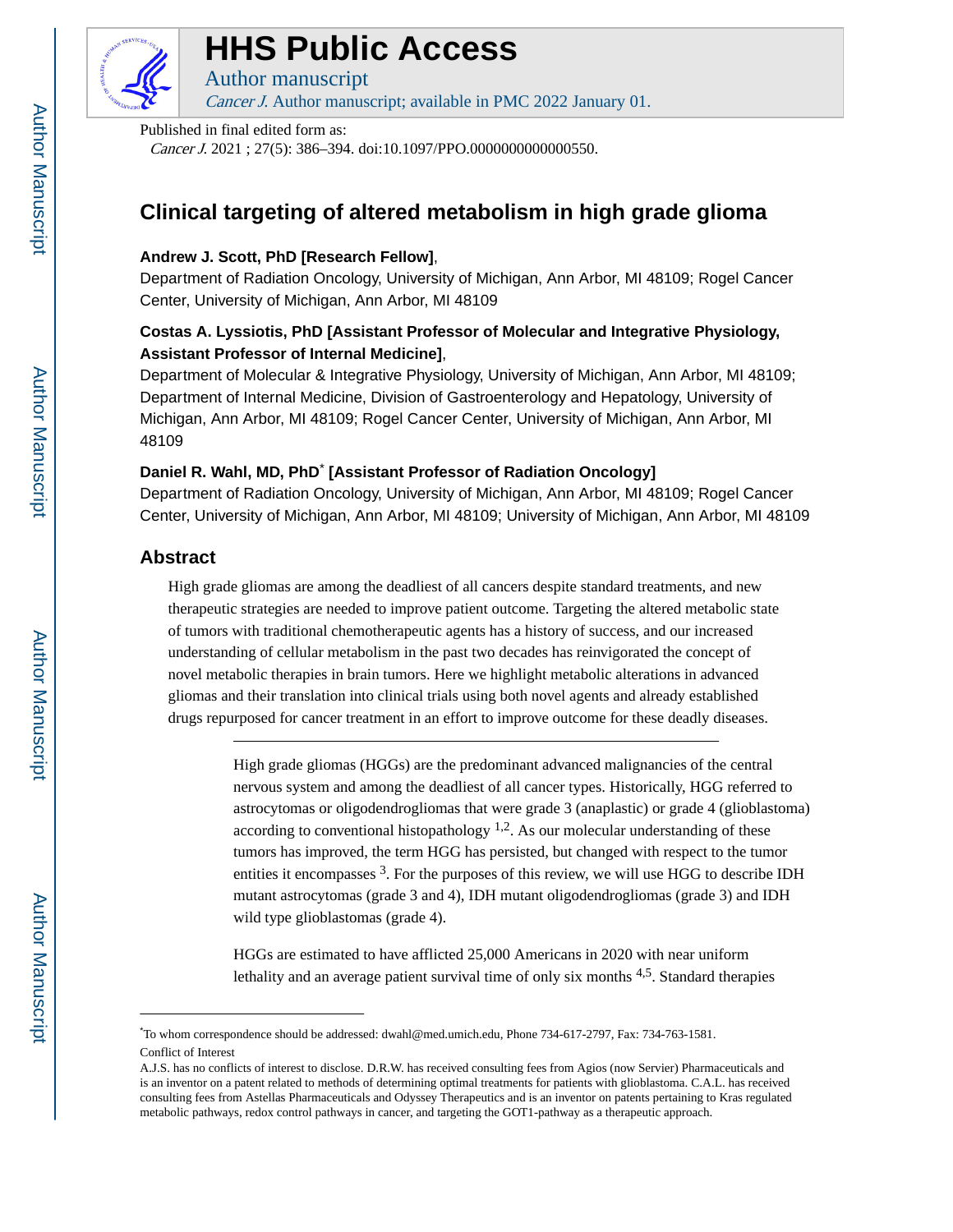for gliomas include surgical resection, radiation, and alkylating chemotherapy, yet HGGs still have particularly poor prognoses due to near-universal recurrence following treatment <sup>6–9</sup>. Despite our growing understanding of tumor biology and a host of new technologies and pharmaceutical approaches, HGGs remain exceedingly difficult to eradicate even with current therapies  $10,11$ .

Large-scale genomic analyses have identified numerous genetic aberrations in HGGs that disrupt normal functioning of growth signaling  $12-20$ , cell cycle  $21-24$ , autophagy  $25$ , and cell death 26,27. These findings have significant potential for molecularly targeted cancer-specific therapeutics, although attempts to target precise molecular alterations in HGGs have not yet yielded clinical benefit. This lack of success is likely to due to the extensive intratumoral heterogeneity characteristic of HGGs 28. Indeed, the only therapies that improve survival in HGGs do not require specific oncogenic mutations for efficacy 8,29–31. Standard therapies (temozolomide, TMZ; and radiation therapy, RT) exert their beneficial effects through the induction of DNA damage, and additional pro-tumorigenic processes are under intense investigation as candidate targets for the treatment of HGG  $32,33$ .

Altered cellular metabolism is a hallmark of cancer and a promising therapeutic vulnerability in the clinic 34. Since distinct genetic alterations can lead to common metabolic adaptations within a tumor  $35$ , targeting metabolism in genomically heterogeneous tumors such as HGGs may be more successful than targeting specific genomic alterations. Metabolism influences virtually all cellular phenotypes, and targeting metabolism has a long history of success in a variety of diseases. Notable examples include methotrexate, gemcitabine and asparaginase for the treatment of cancer  $36-38$ , statins for hypercholesterolemia <sup>39</sup>, and metformin for diabetes <sup>40</sup>. Moreover, antimetabolites against nearly every known pathway are already known and characterized, many of which are currently used for other purposes in patients and hold potential for use in cancer.

A general map of central carbon metabolism and metabolic targets relevant to current and emerging therapies for HGGs is shown in Figure 1. Most common metabolic processes can be traced to the central carbon backbone pathway known as glycolysis. Glycolysis converts glucose to pyruvate through a series of consecutive enzymatic reactions generating ATP and NADH. Glycolytic intermediates can also be used for biosynthetic processes via the pentose phosphate pathway. Pyruvate can enter the tricarboxylic acid (TCA) cycle (alternatively known as the citric acid cycle or Krebs cycle), which is a central metabolic hub in the mitochondria for a variety of pathways including breakdown and synthesis of amino acids and lipids, as well as the production of the redox cofactors NADH and FADH<sub>2</sub>. These cofactors are often used to fuel electron transport (ETC) and oxidative phosphorylation (OXPHOS) for mitochondrial ATP production. In the context of cancer, cells require both ATP and macromolecule biosynthesis to survive and fuel growth and proliferation. The biologically delicate act of balancing these fundamentally opposing processes makes cancer cells particularly sensitive to metabolic perturbations.

The profoundly altered metabolic state of cancer cells was first posited by Otto Warburg in the 1920s<sup>41</sup>, who observed dramatically increased glycolytic activity in cancer cells despite abundant oxygen 42. This aerobic glycolysis is now thought to sustain the biosynthesis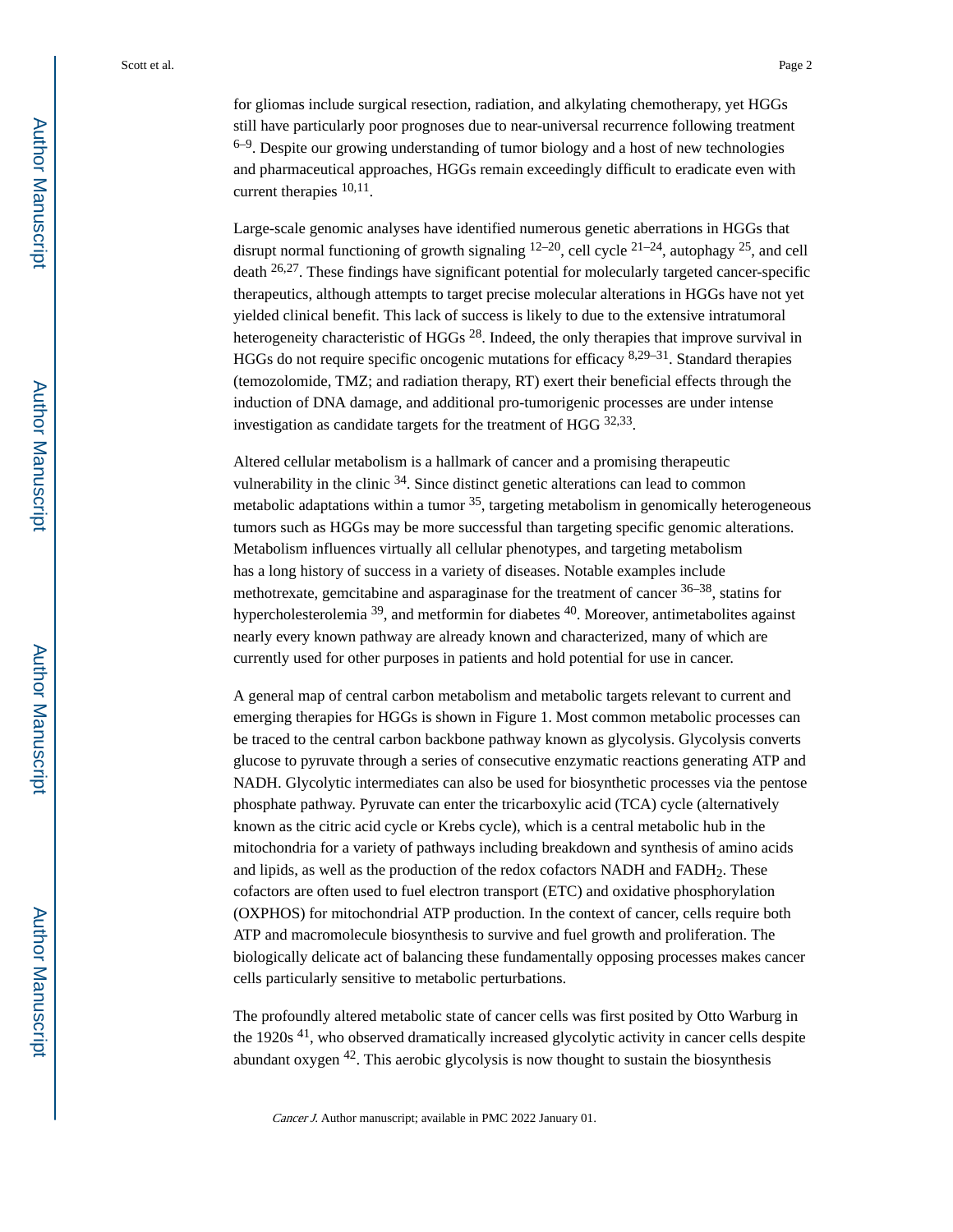required for continued proliferation 43. The intense dependence of cancer cells upon increased metabolic activities for growth and invasion makes targeting metabolism an appealing therapeutic strategy.

Increased sensitivity of cancer cells to metabolic targeting is highlighted by the successes of metabolic agents used as anti-cancer therapeutics as early as the 1940s. Antagonists of folate metabolism (required for cell proliferation and nucleotide synthesis) were among the first antimetabolites used in patients, with methotrexate causing remission in children with leukemia in 1948 44. In the 1950s, the purine analogs 6-mercaptopurine and 6-thioguanine, and the pyrimidine analog 5-fluorouracil, were first used to treat cancer patients <sup>45–48</sup>. Targeting these pathways has expanded to include other antimetabolites such as gemcitabine and pemetrexed <sup>49</sup>. In addition to their efficacy as single agents, these anti-metabolites can potentiate the efficacy of other treatments in a variety of cancer types <sup>50</sup>.

As our understanding of metabolism in normal physiology and disease has expanded over the decades, so too has our treatment arsenal against diseases characterized by aberrant metabolism. In this review, we highlight the metabolically targeted therapeutic strategies that are under clinical investigation for patients with HGG.

### **Glycolysis as a diagnostic tool and metabolic target**

Warburg's observation of increased glucose uptake in cancer cells is routinely observed clinically when tumors incorporate higher levels of the radioactive glucose analog 2 deoxy-2- $[^{18}F]$ -fluoro-glucose (FDG) than normal tissues in patients. FDG contains an  $^{18}F$ atom attached to the 2-carbon of glucose, whereas normal glucose contains an oxygen atom at the 2-position (2-OH). Hexokinase phosphorylates FDG to generate  $[18F]FDG-6$ phosphate, which is trapped intracellularly but cannot undergo further glycolytic metabolism due to the absence of the hydroxyl group on the 2-position. Therefore, the absence of 2-OH in FDG allows  $[18F]FDG-6$ -phosphate to accumulate to high, detectable levels in many highly glycolytic cancerous tissues. FDG-PET imaging has therefore emerged as an important imaging tool for numerous cancers. In HGG, the utility of FDG-PET is somewhat limited by the glucose-avidity of normal cortex, however this modality can be useful for some applications such as distinguishing progressive HGG from treatment-related necrosis 51 .

Removing the 2-OH from glucose also has therapeutic potential. 2-Deoxyglucose (2DG) has the 2-OH group replaced with a hydrogen instead of  $[18F]$ . Like FDG, 2DG is phosphorylated by hexokinase but cannot be further catabolized through glycolysis. 2DG-6 phosphate exerts product inhibition on hexokinase and thus can inhibit glycolysis. Treatment with 2DG can enhance RT in preclinical models of HGG  $52$  and has been tested with RT in patients. Initial clinical trials using 2DG with RT in GBM patients suggested that 2DG was safe, reasonably well tolerated and could be efficacious <sup>53–55</sup>. These findings prompted a randomized trial of RT alone in comparison to RT with 2DG for patients with GBM that was performed in India. While the results of this trial have never been published, an abstract from 2014 indicated that 2DG treatment did not confer a survival benefit 56. These disappointing results could in part be due to the poor drug-like properties of 2DG, which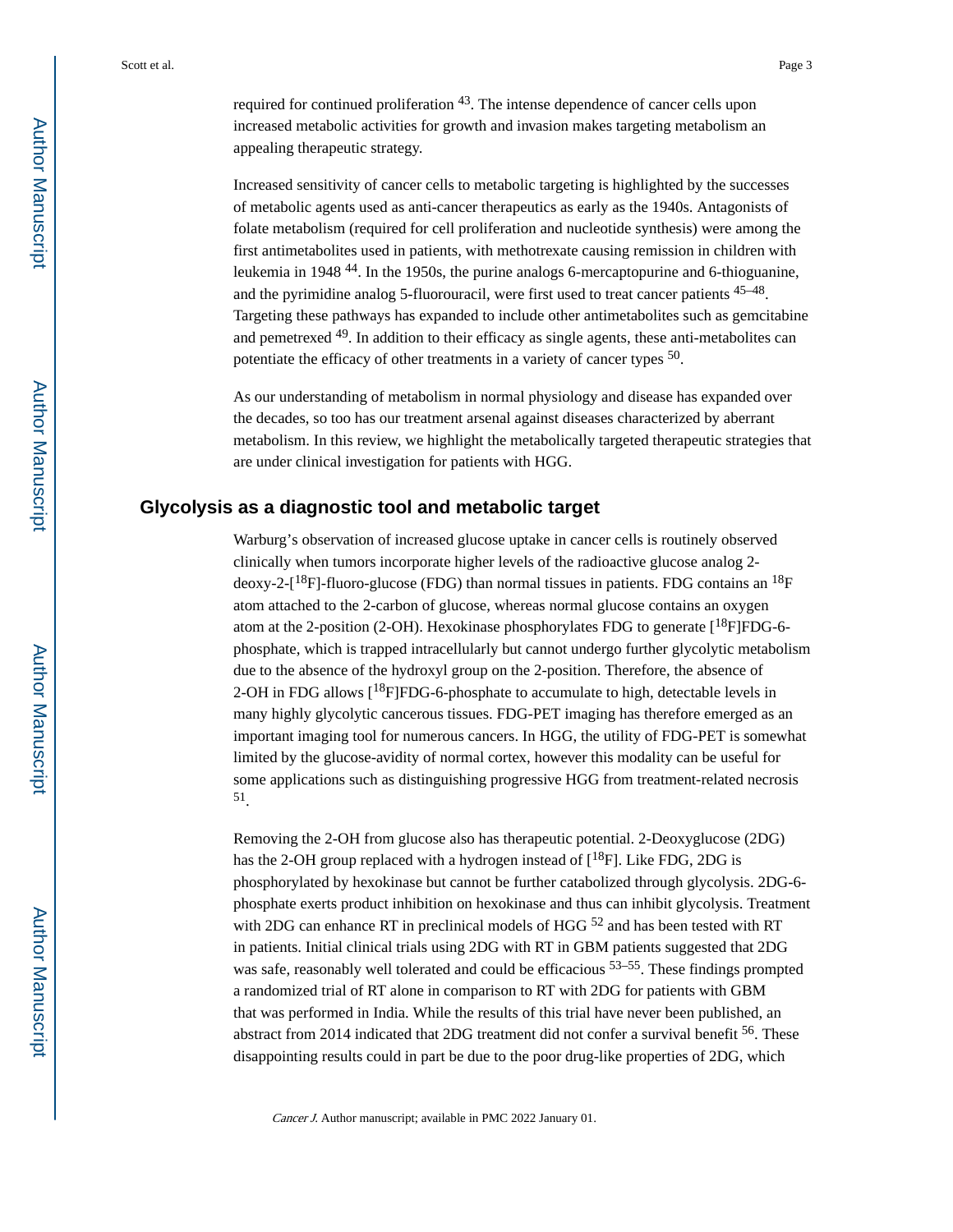require millimolar concentrations for efficacy 55. While 2DG analogs could have some therapeutic promise in the future, as of 2021 there are no listed trials on [ClincalTrials.gov](http://ClincalTrials.gov)  utilizing 2DG as a therapeutic intervention.

Nitrosoureas are a class of alkylating agents used in GBM patients as an alternative to TMZ 57 but some have also been reported to inhibit glycolysis (Figure 1). The brominated derivative of pyruvate, 3-bromopyruvate (3-BrPA) is an alkylating agent that also inhibits glycolysis and depletes ATP 58. Using a single drug to induce DNA damage and simultaneously inhibit glycolysis is an attractive therapeutic strategy, and while 3-BrPA has been used in patients, it has not been studied in rigorous clinical trials and has serious safety concerns 57. A potential alternative and more stable 3-BrPA derivative known as 3-bromo-2-oxopropionate-1-propyl ester (3-BrOP) has been shown to sensitize TMZand carmustine-resistant GBM stem cells (GSCs) to both agents 59. Moreover, 3-BrPA analogs can reverse hypoxia-induced nitrosurea resistance 60 and further suggest potential opportunities to inhibit glycolysis for improved therapeutic responses.

Recent data have shown that oxaloacetate, a naturally occurring metabolite in the TCA cycle, suppresses the Warburg effect in GBM  $<sup>61</sup>$ . This may be due to the ability of</sup> oxaloacetate to inhibit the glycolytic enzyme lactate dehydrogenase (LDHA, Figure 1) <sup>62</sup>. Increasing oxaloacetate levels reduces tumor growth and improves survival in GBM animal models <sup>63,64</sup>, and a phase 2 clinical trial with a proprietary oxaloacetate pro-drug called Anhydrous Enol-Oxaloacetate (AEO) in combination with standard therapy for GBM patients is now underway [\(NCT04450160](https://clinicaltrials.gov/ct2/show/NCT04450160)).

### **TCA Cycle and IDH mutations**

The TCA cycle utilizes pyruvate (derived from glycolysis) as an electron source for the mitochondrial respiratory chain and is a central metabolic hub for a variety of synthetic pathways. The isocitrate dehydrogenase (IDH) enzymes, which function in the TCA cycle and other metabolic processes, hold particular relevance to gliomas. In normal tissues, IDH1 catalyzes the NADP-dependent reversible conversion of isocitrate to α-ketoglutarate (α-KG) in the cytosol, while IDH2 catalyzes the same reaction in the mitochondria. IDH3 is a mitochondrial enzyme that is linked to  $NAD<sup>+</sup>$  instead of  $NAD<sup>+</sup>$  and thus is an important producer of NADH in the TCA cycle. Subsequently, IDH-produced α-ketoglutarate be used to produce the amino acids glutamate and glutamine (Figure 1). IDH1 and IDH2 can also run in the "reverse" direction to produce isocitrate, which can be used for lipid synthesis.

With the dawn of advanced genomics in the 2000s, exome sequencing studies identified a mutation in IDH1 and IDH2 in many cancers including about 10% of GBM patients <sup>65</sup>. The majority of IDH mutations occur at a residue essential for isocitrate binding (R132 in IDH1; R172 and R140 in IDH2) and are most prevalent in grade II-III gliomas and secondary GBMs 65–67. IDH mutant (IDHmt) gliomas contain one wildtype IDH allele, catalyzing the conversion of isocitrate to α-KG, while the mutant allele loses normal catalytic activity and undergoes a gain of function to catalyze the production of 2-hydroxyglutarate (2HG) from α-KG 68. Notably, 2HG is considered an oncometabolite due to its ability to directly regulate tumorigenesis. Due to its structural resemblance to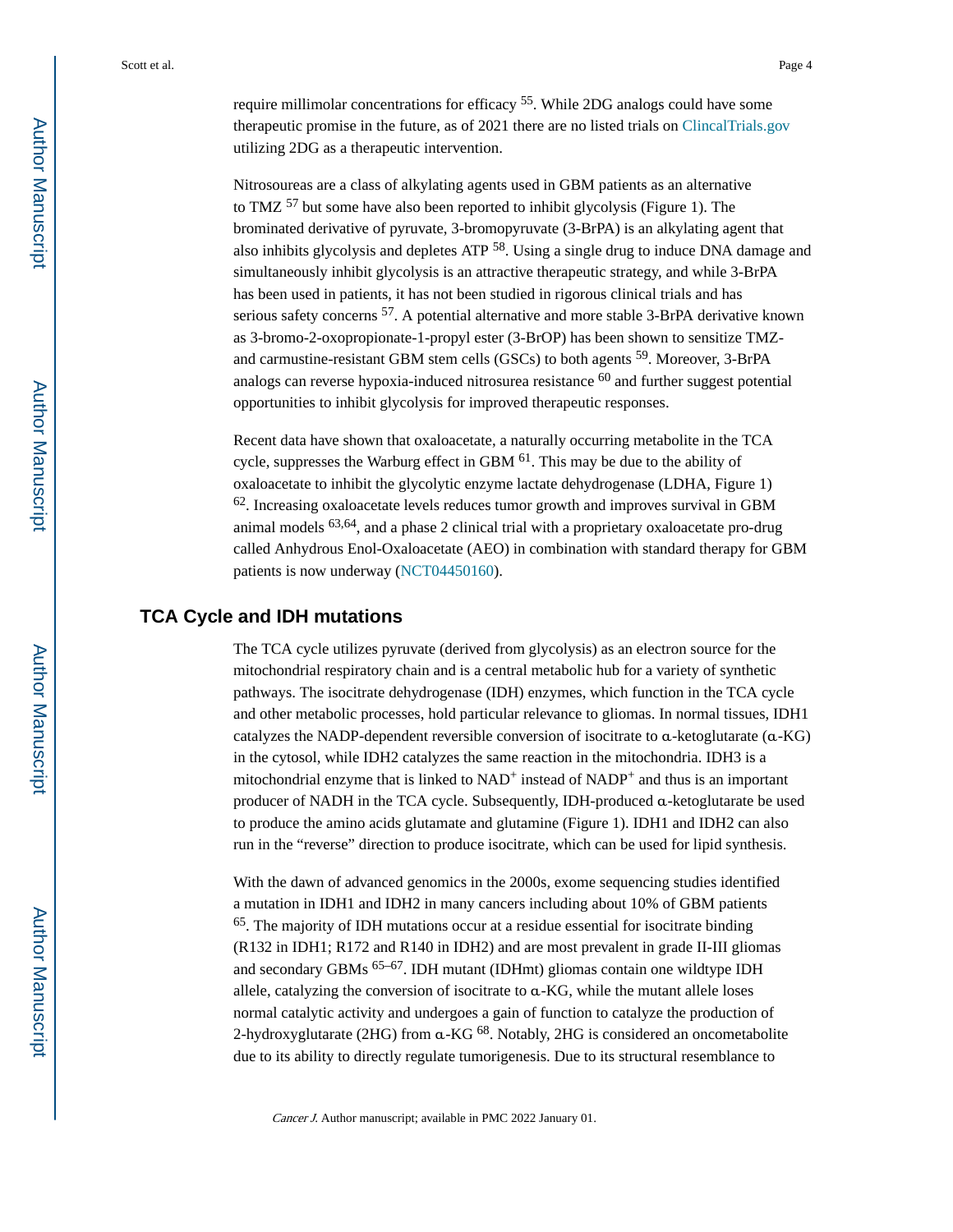α-KG, 2HG can act as a substrate inhibitor of α-KG-dependent epigenetic regulators, in particular TET enzymes and histone demethylases  $69,70$ . IDHmt-mediated inhibition of these proteins blocks differentiation of non-transformed cells, which is thought to promote gliomagenesis<sup>71</sup>.

Inhibitors of mutant IDH have been developed, are FDA-approved for patients with IDHmt leukemias, and are under clinical investigation for patients with IDHmt gliomas. The IDHmt inhibitor AGI-5198 delays growth and promotes differentiation of IDHmt but not wtIDH glioma cells  $^{72}$ , and two additional IDHmt inhibitors, AGI-120 (ivosidenib) and AGI-881 (vorasidenib) have shown acceptable safety and potential efficacy in cancer patients. Both agents inhibit 2HG production in human gliomas 73. Ivosidenib is an inhibitor of the mutant IDH1 isoform (IDH1mt) and approved by the FDA as a first-line treatment for acute myeloid leukemia (AML), an additional tumorigenic context in which IDH is frequently mutated  $74-76$ . Ivosidenib has shown safety and potential efficacy in patients with IDH1mt advanced gliomas 77. Vorasidenib is an inhibitor of both mutant IDH1 and mutant IDH2 that penetrates the brain in multiple species and blocks 2HG production in glioma tissue by >90% 78. A randomized phase 3 trial ([NCT04164901\)](https://clinicaltrials.gov/ct2/show/NCT04164901) to determine single agent efficacy of vorasidenib vs. placebo in patients with IDH $1/2$  mutant gliomas is ongoing  $79$ . Some studies suggest that 2HG may also promote DNA repair and RT resistance, especially when the IDH mutation occurs alongside common mutations present in IDHmt astrocytomas 80. These findings suggest that vorasidenib may have utility in combination with genotoxic agents such as RT and temozolomide

#### **Targeting vulnerabilities conferred by IDH mutations**

The most efficacious strategy to exploit the IDH mutation may not be through its catalytic inhibition. IDH mutations in glioma are associated with improved survival compared to IDHwt tumors 65, but whether this is due to the mutation itself or the tumor's natural history is an open question. IDHmt and 2HG appear particularly important for tumor growth early in tumorigenesis  $67,81,82$ . This is matched by clinical data showing that inhibition of mutant IDH may slow the growth of less aggressive non-enhancing IDHmt low grade gliomas but be less effective for higher grade contrast-enhancing IDHmt gliomas 77. These findings suggest that inhibition of mutant IDH may be initially beneficial but become less effective once the tumor is established <sup>83</sup>.

#### **IDH mutation sensitizes tumors to PARP inhibitors**

Rather than directly targeting the IDH mutation itself, several groups have instead defined and targeted the downstream vulnerabilities conferred by 2HG. A handful of novel IDHmediated therapeutic vulnerabilities have been recently identified and targeted in clinical trials. In a variety of genetic contexts, the 2HG produced by mutant IDH inhibits DNA repair due to defective homologous recombination (HR) 84,85. When HR is defective, for example when BRCA is inactive, cells become reliant on alternative mechanisms of DNA repair such as non-homologous end joining or single strand base repair. Inhibitors of poly-ADP ribose polymerase (PARP) have increased efficacy in cells lacking HR, including both BRCA and IDH mutant cells 86,87. This concept is now being tested in IDHmt brain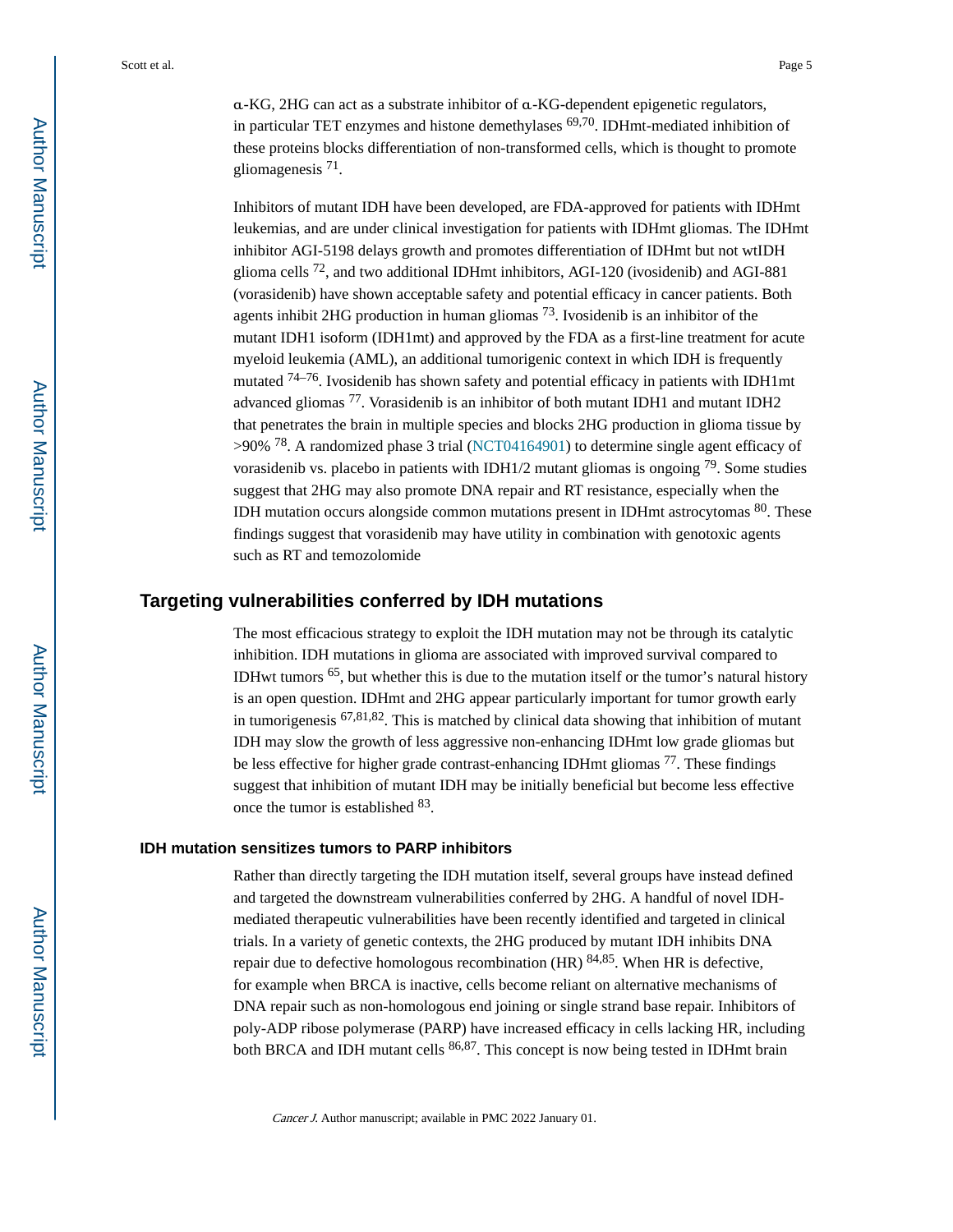tumor patients with the PARP inhibitor BGB-290, which is being given in combination with temozolomide for patients with IDHmt brain tumors [\(NCT03914742](https://clinicaltrials.gov/ct2/show/NCT03914742)). Preliminary trials treating IDHmt mesenchymal sarcoma patients with monotherapy olaparib, another PARP inhibitor, have suggested therapeutic benefit in individuals with IDHmt chondrosarcoma and pulmonary epithelioid hemangioendothelioma 88. Early results from a separate trial combining olaparib with TMZ, also an inducer of DNA damage, in recurrent GBM indicates that olaparib reliably penetrates many HGGs 89, and this agent could be useful in IDHmt brain tumors as well.

#### **2HG inhibits metabolic enzymes BCAT1 and BCAT2 and sensitizes tumors to glutaminase inhibition**

Increased levels of 2HG produced by IDHmt can also directly inhibit metabolic enzymes that require the structurally similar molecule α-KG as a cofactor. This biology raises the possibility of IDHmt-dependent metabolic vulnerabilities. This is particularly true of glutamate production in IDHmt tumors. Glutamate is a precursor for the antioxidant molecule glutathione, which protects cells against oxidative stress (Figure 1). Glutamate can be produced from one of several mechansims. Among these are the deamidation of glutamine via glutaminase (GLS) or branched chain amino acid transamination via branched chain amino acid transaminase 1 (BCAT1) and 2 (BCAT2). BCAT1 and BCAT2 are  $\alpha$ -KG-dependent and are competitively inhibited by 2HG  $\rm{^{90}}$ . Glutaminase inhibition thus selectively depletes glutamate, and consequently the glutamate contaminating tripeptide antioxidant glutathione, levels in IDHmt cells and sensitizes IDHmt gliomas to RT in laboratory models  $91$ . In light of these therapeutically significant findings, a clinical trial combining the glutaminase inhibitor CB-839 with RT in IDHmt anaplastic astrocytoma and IDHmt diffuse astrocytoma patients is underway [\(NCT03528642](https://clinicaltrials.gov/ct2/show/NCT03528642)).

### **Modulators of mitochondrial activity and oxidative stress**

In healthy tissues, redox cofactors such as NADH generated in the TCA cycle are used to fuel the mitochondrial electron transport chain (ETC). The ETC is a series of protein complexes that builds an electrochemical gradient across the inner mitochondrial membrane. The stored free energy across this gradient is then used to power ATP synthesis during the process of oxidative phosphorylation. Electron leak from the ETC makes mitochondria the main source of cellular reactive oxygen species (ROS, Figure 1), which are potentially toxic at high levels. At low levels, ROS stimulate pro-survival and proliferation signaling pathways, while high levels cause cell death. ROS are normally kept in check by antioxidant molecules such as glutathione and thioredoxin, but this delicate balance is dysregulated in tumors. In the context of cancer, tumor cells often exploit mitochondrial activity for ROS signaling. However, this also makes cancer cells more vulnerable to mitochondrial targeting and inducers of oxidative stress <sup>92</sup>.

The biguanide metformin has been used clinically for over 60 years and is the first line treatment for type 2 diabetes. Metformin inhibits glucose production in the liver and improves insulin signaling to increase glucose uptake in skeletal myocytes. Both mechanisms reduce hyperglycemia and associated clinical symptoms. Metformin has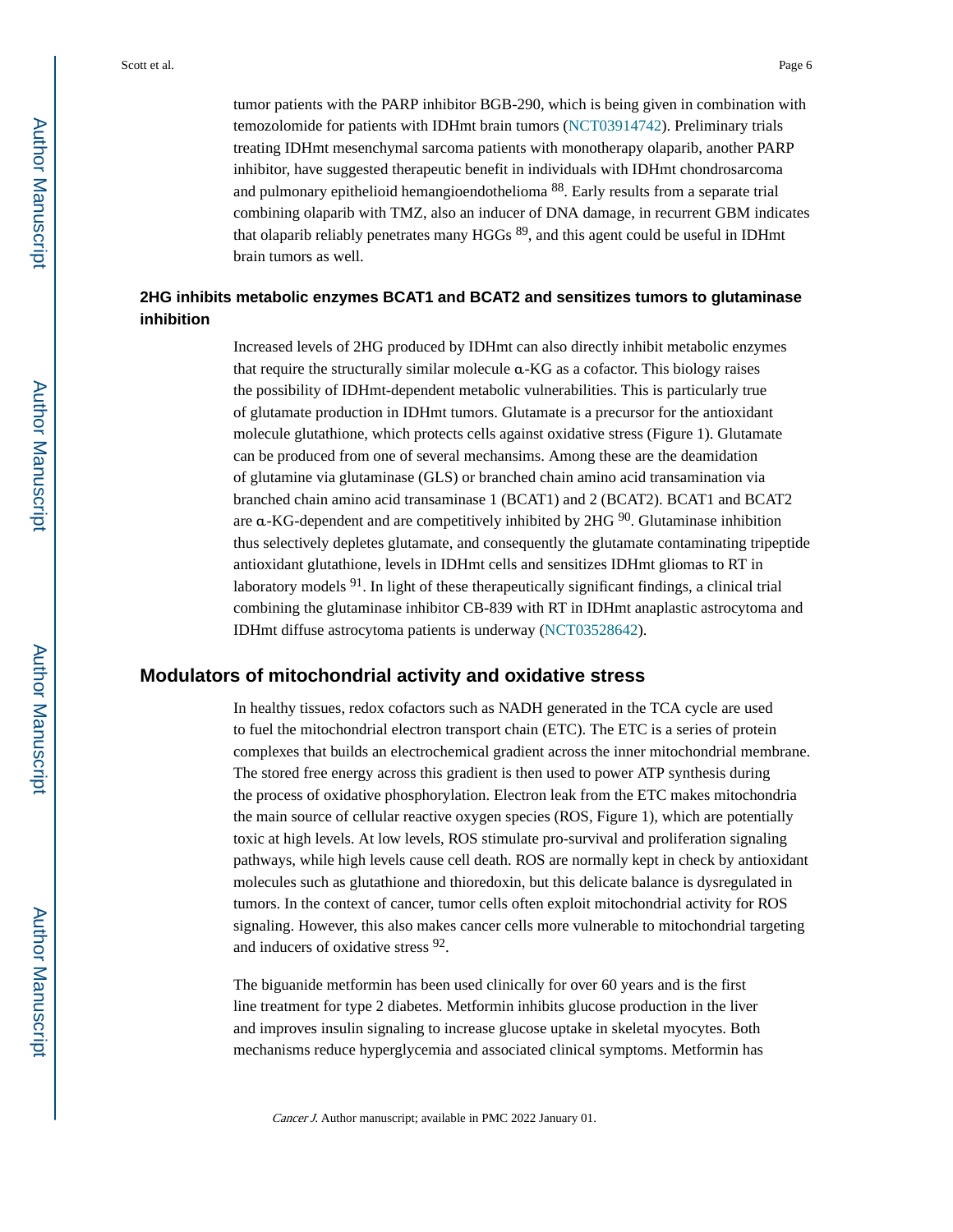been extensively studied and reviewed elsewhere <sup>93,94</sup>, but new mechanistic insights and therapeutic uses continue to be discovered. Recent epidemiological data has suggested that it also holds the potential for use in a variety of cancers. Metformin inhibits complex I of the ETC, which depletes ATP and  $NAD<sup>+</sup>$  and causes activation of AMP-activated protein kinase  $(AMPK)^{93}$ . Metformin therapy is associated with prolonged progression free survival in diabetic GBM patients 95, suggesting its anti-tumorigenic metabolic activity may be useful clinically. Metformin is currently being studied in a 33-patient phase 2 trial in combination with TMZ and RT in GBM patients [\(NCT02780024](https://clinicaltrials.gov/ct2/show/NCT02780024)). Metformin treatment appears to be safe and feasible and promising survival results, including a 3-year overall survival over 50% have been presented in abstract form  $96$ . Whether these encouraging results are due to systemic changes in glucose and insulin or direct action of metformin on glioma cells is not certain.

Recent studies of ascorbate (vitamin C) in glioma cells have found that pharmacological levels of ascorbate dramatically elevate ROS, inhibit glycolysis, and increase labile iron 97–99. Ascorbate also induces double strand DNA breaks and increases sensitivity of GBM cells to RT due to excessive ROS and oxidative stress <sup>100,101</sup>. A phase 1 trial [\(NCT01752491](https://clinicaltrials.gov/ct2/show/NCT01752491)) with high-dose ascorbic acid infusions in GBM patients receiving standard chemoradiation has shown minimal toxicity and favorable progression-free and overall survival <sup>97,102,103</sup> compared to historical controls <sup>30</sup>. A phase 2 trial ([NCT02344355\)](https://clinicaltrials.gov/ct2/show/NCT02344355) assessing efficacy of ascorbate with chemoradiation in GBM patients is ongoing. The anticancer mechanisms and therapeutic potential of high-dose ascorbate are reviewed in detail in reference  $104$ .

#### **Metabolic Nutritional Therapies for HGGs**

The links between metabolic inputs, or nutrition, and wellbeing have been long recognized. However, understanding the complex relationships among the numerous genetic and environmental factors of diet and metabolism and their potential for intervention in diseases such as cancer has been challenging <sup>105</sup>. Altering tumor biology using "precision nutrition," or the restriction of specific nutrients in food  $106$ , may be a feasible dietary intervention strategy when based on metabolic activities of both the tumor and systemic environment within individual patients.

The ketogenic diet (KD) is a potential precision nutrition therapy that has recently received substantial interest in oncology. The KD is based on restricted carbohydrate intake to rewire systemic metabolism through the decreased level of circulating glucose and insulin, and consequently the production of ketones as an alternative fuel source. This may produce an unfavorable metabolic environment for tumors that rely on insulin as a growth factor and glucose as a fuel  $107,108$ . While the preclinical rationale for the KD is strong, especially in combination with other anti-cancer agents 109, results from clinical trials investigating feasibility and efficacy of KD in cancer patients are mixed or limited to case studies and numerous clinical trials are ongoing <sup>107</sup>. Initial studies of the ketogenic diet in patients with GBM have shown that the diet is reasonably well-tolerated though logistically difficult to administer 110. Indeed, a recent phase 1 study of the KD ([NCT02046187\)](https://clinicaltrials.gov/ct2/show/NCT02046187) attempted to determine if KD could enhance standard chemoradiation in newly diagnosed GBM patients;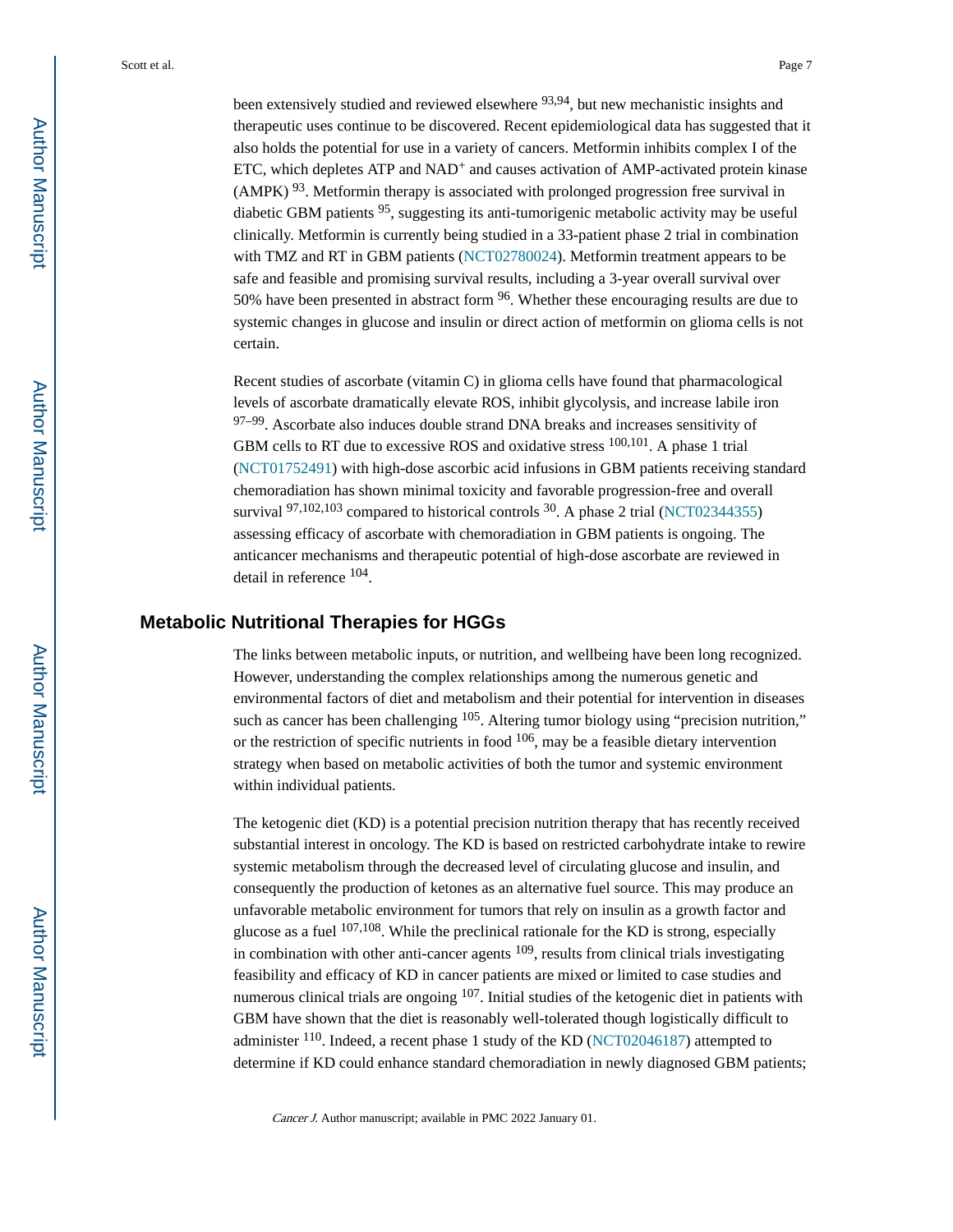however, this was terminated due to excessive protocol deviations due to the strict nature of dietary requirements. More recently, a modified dietary intervention termed the GLAD diet (Glioma modified Atkins Diet) was developed as a less restrictive diet that was still ketogenic, but also involved periods of intermittent fasting $111$ . HGG patients (both IDHwt and IDHmt astrocytoma) adhered to the GLAD diet reasonably well and most achieved ketosis. However, GLAD was initiated in patients with stable brain tumors after completion of most RT and chemotherapy, which likely improved patient compliance. Whether these dietary interventions will be feasible in patients with newly diagnosed HGG undergoing chemoradiation, and whether they provide therapeutic benefit, remain unanswered questions.

# **Purine synthesis is a targetable vulnerability that promotes therapy resistance in IDHwt GBM**

Nucleotide metabolism has been successfully targeted in numerous cancers and recent data suggest its inhibition could provide therapeutic benefit in HGG. Nucleotides are a class of biomolecules that are the building blocks of nucleic acids (DNA, RNA, ribosomes) but also play a wide variety of cellular functions including roles as signaling molecules and comprising chemically accessible energy (e.g., ATP, GTP). Structurally, nucleotides contain a nitrogenous base attached to a sugar unit (ribose or deoxyribose) that contains a mono-, di-, or triphosphate group. Nucleotide species can be classified as either purines (containing a double ring nitrogenous base structure) or pyrimidines (containing a single ring), which are synthesized through distinct pathways.

Glioma cells synthesize nucleotides using different pathways than non-malignant cortical cells, which provides a potential therapeutic window for targeting these metabolic pathways (Figure 2). In non-malignant cells, nucleotides are typically generated through salvage pathways in which pre-formed nitrogenous bases from the diet or breakdown of nucleic acids are directly conjugated to activated ribose (phosphoribosyl pyrophosphate, which is generated from glucose in the pentose phosphate pathway, Figure 1). By contrast, proliferating cells typically generate nucleotides from scratch using the de novo synthetic pathways. In de novo pyrimidine synthesis, the nitrogenous base is constructed from carbamoyl phosphate and aspartate, and then conjugated to PRPP. In contrast, de novo purine synthesis occurs through the building of the nitrogenous base directly on the PRPP using several different amino acids, one-carbon carbon units, and a substantial quantity of free energy from ATP. Both de novo purine and pyrimidine synthesis are activated by numerous oncogenic abnormalities including AKT/mTOR activation, receptor tyrosine kinase signaling and MYC activation <sup>112-117</sup>.

While nucleotide salvage does occur in HGG  $^{118}$ , glioma cells, especially glioma stem-like cells, appear to primarily rely on de novo pyrimidine and purine synthesis 112,119,120. Both de novo purine and pyrimidine synthesis in HGG regulate tumor stemness  $^{112,119}$ . De novo purine synthesis also mediates other key oncogenic features of HGG including tumor growth and ribosomal biogenesis  $121$ . Purine metabolism also regulates double strand DNA break repair, and thus mediates resistance to both radiation and temozolomide, the primary treatments used for HGG 122,123. Despite these key links between purine metabolism and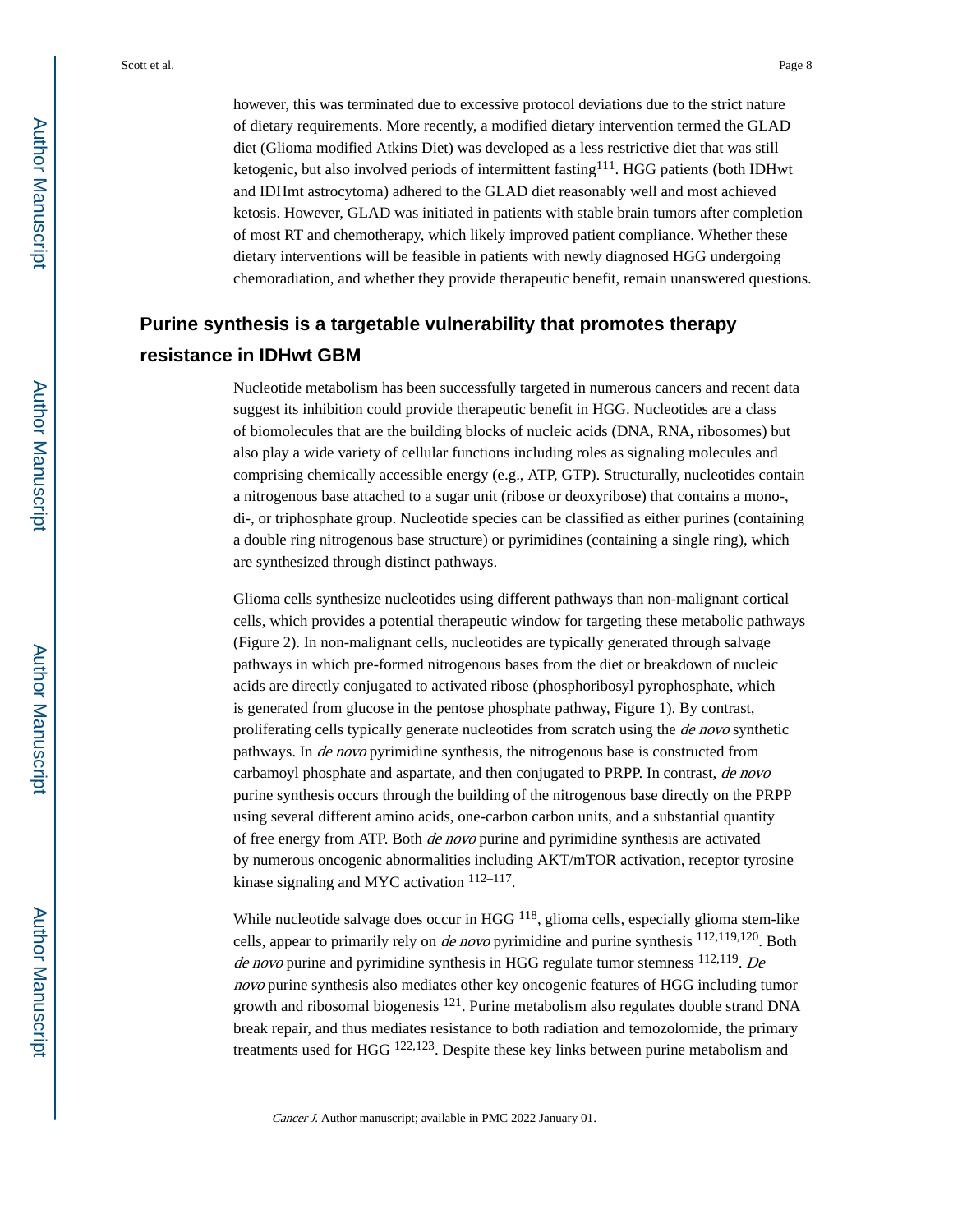HGG growth and treatment resistance, anti-folate therapy, which inhibits purine metabolism, has largely been ineffective for the treatment of HGG. These findings may be due to relatively high concentrations of hypoxanthine in the brain, which could allow HGG to refill purine pools by generating inosine monophosphate through salvage pathways when the proximal steps of *de novo* purine synthesis are inhibited (Figure 2)  $^{124}$ .

Inhibiting purine synthesis downstream of the hypoxanthine salvage step may be more efficacious for the treatment of HGG. Mycophenolate mofetil (MMF) is an FDA-approved agent that is metabolized by the liver into mycophenolic acid (MPA) which directly inhibits the purine synthetic enzyme inosine monophosphate dehydrogenase  $125$  (Figure 2). MMF is routinely used as an immunosuppressant for organ transplant patients, is well tolerated and appears to cross the blood-brain barrier  $^{126,127}$ . While MMF is an immunosuppressant, which may raise concerns for use in cancer patients, preclinical studies in orthotopic patient-derived GBM models demonstrate that short-term MMF treatment can overcome both RT and temozolomide resistance without compromising animal health <sup>122,123</sup>. Given these promising findings, our research group is now performing a phase I clinical trial combining MMF with RT for patients with GBM ([NCT04477200\)](https://clinicaltrials.gov/ct2/show/NCT04477200).

Other inhibitors of nucleotide metabolism may prove clinically beneficial for HGG as well. Gemcitabine is a cytidine analog used in other cancers that can be incorporated into DNA or impair deoxynucleotide production via inhibition of ribonucleotide reductase. Gemcitabine can cross the blood brain barrier and accumulate into tumors such as GBM at active concentrations 128,129. A clinical trial combining gemcitabine and radiation for patients with HGGs demonstrated acceptable safety and promising clinical outcomes, though further investigation was halted due to the success of the cytotoxic chemotherapy temozolomide <sup>130</sup>. Nucleotide biosynthesis is an established therapeutic target in multiple disease states, and we are optimistic that increasing our understanding of altered nucleotide metabolism in GBM will lead to therapeutic advances.

#### **Conclusions and Future of Metabolic Therapy in HGG**

Advances in therapy for HGG have stalled due, in part, to the plasticity of glioma cells and the genomic and epigenomic heterogeneity of these tumors. Targeting metabolism, which is the level of biology closest to phenotype, may be a promising strategy to improve HGG outcomes despite this heterogeneity. Over the past decade we have developed a tremendous understanding of how many of the oncogenic molecular drivers of HGG activate common metabolic pathways, which in turn promote key oncogenic phenotypes. New methods of measuring metabolism including in vivo stable isotope tracing in HGG patients 131,132, spatial mass spectrometry 133 and single cell RNA sequencing 134 will enable additional discoveries regarding cell-type specific metabolic alterations and crosstalk between malignant and non-malignant cells in HGG. As we work to translate our understanding of these metabolic alterations into clinical implementation through metabolic inhibitors and dietary modulation, we are optimistic that the proximity of metabolism to phenotype may allow metabolically targeted therapies to move the needle and further improve outcomes for these deadly diseases.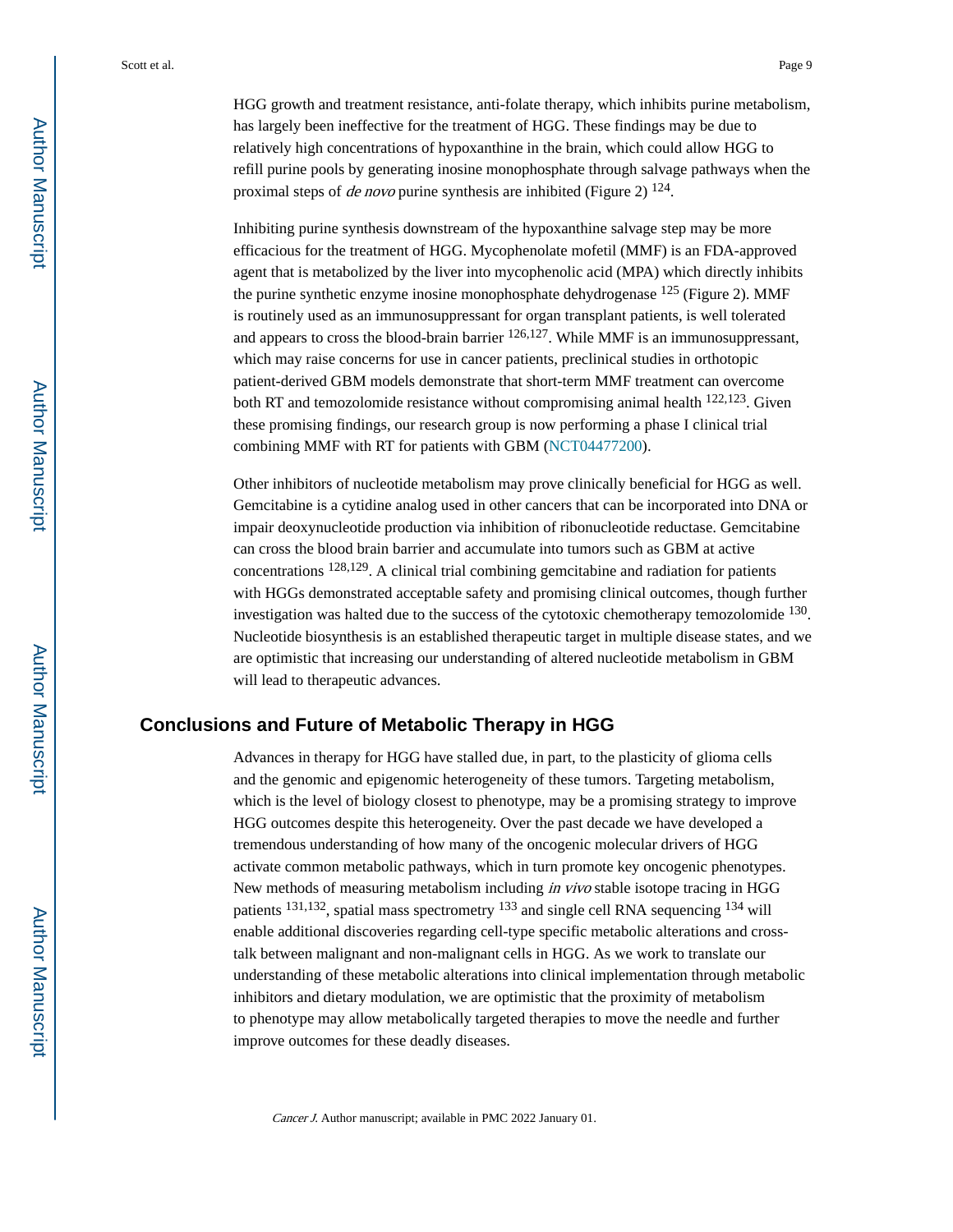#### **Acknowledgments**

We thank Steven Kronenberg for assistance producing illustrations. A.J.S. was supported by the NCI (F32CA260735). D.R.W. was supported by the NCI (K08 CA234416, R37 CA258346), the Damon Runyon Foundation, the Ivy Glioblastoma Foundation and the Taubman Institute. C.A.L. was supported by the NCI (R01CA248160, R01CA244931).

#### **Sources of support:**

A.J.S. was supported by the NCI (F32CA260735). D.R.W. was supported by the NCI (K08 CA234416, R37 CA258346), the Damon Runyon Foundation, the Ivy Glioblastoma Foundation and the Taubman Institute. C.A.L. was supported by the NCI (R01CA248160, R01CA244931).

#### **References**

- 1. Louis DN, Perry A, Reifenberger G, et al.The 2016 World Health Organization Classification of Tumors of the Central Nervous System: a summary. Acta neuropathologica2016;131:803–20. [PubMed: 27157931]
- 2. Stupp R, Brada M, van den Bent MJ, Tonn JC, Pentheroudakis G. High-grade glioma: ESMO Clinical Practice Guidelines for diagnosis, treatment and follow-up. Ann Oncol2014;25Suppl 3:iii93–101. [PubMed: 24782454]
- 3. Louis DN, Perry A, Wesseling P, et al.The 2021 WHO Classification of Tumors of the Central Nervous System: a summary. Neuro-oncology2021.
- 4. Siegel RL, Miller KD, Fuchs HE, Jemal A. Cancer Statistics, 2021. CA Cancer J Clin2021;71:7–33. [PubMed: 33433946]
- 5. deSouza RM, Shaweis H, Han C, et al.Has the survival of patients with glioblastoma changed over the years?Br J Cancer2016;114:146–50. [PubMed: 26671748]
- 6. Brown TJ, Brennan MC, Li M, et al.Association of the Extent of Resection With Survival in Glioblastoma: A Systematic Review and Meta-analysis. JAMA Oncol2016;2:1460–9. [PubMed: 27310651]
- 7. Weller M, van den Bent M, Hopkins K, et al.EANO guideline for the diagnosis and treatment of anaplastic gliomas and glioblastoma. Lancet Oncol2014;15:e395–403. [PubMed: 25079102]
- 8. Stupp R, Hegi ME, Mason WP, et al.Effects of radiotherapy with concomitant and adjuvant temozolomide versus radiotherapy alone on survival in glioblastoma in a randomised phase III study: 5-year analysis of the EORTC-NCIC trial. Lancet Oncol2009;10:459–66. [PubMed: 19269895]
- 9. Gebhardt BJ, Dobelbower MC, Ennis WH, Bag AK, Markert JM, Fiveash JB. Patterns of failure for glioblastoma multiforme following limited-margin radiation and concurrent temozolomide. Radiation Oncology (London, England)2014;9:130.
- 10. Wen PY, Kesari S. Malignant gliomas in adults. N Engl J Med2008;359:492–507. [PubMed: 18669428]
- 11. Cloughesy TF, Cavenee WK, Mischel PS. Glioblastoma: from molecular pathology to targeted treatment. Annu Rev Pathol2014;9:1–25. [PubMed: 23937436]
- 12. Felsberg J, Hentschel B, Kaulich K, et al.Epidermal Growth Factor Receptor Variant III (EGFRvIII) Positivity in EGFR-Amplified Glioblastomas: Prognostic Role and Comparison between Primary and Recurrent Tumors. Clin Cancer Res2017;23:6846–55. [PubMed: 28855349]
- 13. Francis JM, Zhang CZ, Maire CL, et al.EGFR variant heterogeneity in glioblastoma resolved through single-nucleus sequencing. Cancer Discov2014;4:956–71. [PubMed: 24893890]
- 14. Brennan CW, Verhaak RG, McKenna A, et al.The somatic genomic landscape of glioblastoma. Cell2013;155:462–77. [PubMed: 24120142]
- 15. Di Stefano AL, Fucci A, Frattini V, et al.Detection, Characterization, and Inhibition of FGFR-TACC Fusions in IDH Wild-type Glioma. Clin Cancer Res2015;21:3307–17. [PubMed: 25609060]
- 16. Singh D, Chan JM, Zoppoli P, et al.Transforming fusions of FGFR and TACC genes in human glioblastoma. Science2012;337:1231–5. [PubMed: 22837387]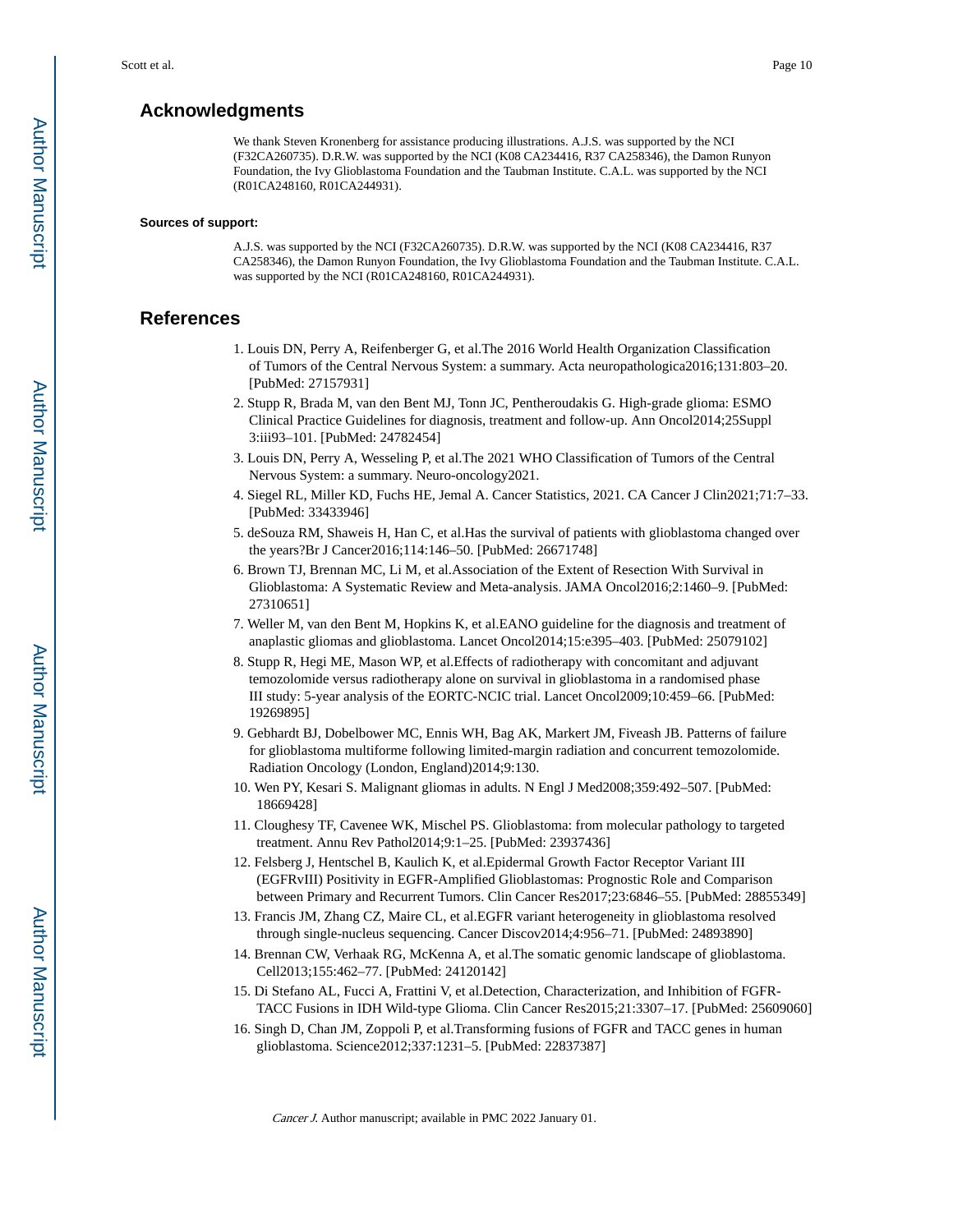- 17. Xu X, Bao Z, Liu Y, et al.PBX3/MEK/ERK1/2/LIN28/let-7b positive feedback loop enhances mesenchymal phenotype to promote glioblastoma migration and invasion. J Exp Clin Cancer Res2018;37:158. [PubMed: 30016974]
- 18. Galanis E, Anderson SK, Lafky JM, et al.Phase II study of bevacizumab in combination with sorafenib in recurrent glioblastoma (N0776): a north central cancer treatment group trial. Clin Cancer Res2013;19:4816–23. [PubMed: 23833308]
- 19. Wen PY, Touat M, Alexander BM, et al.Buparlisib in Patients With Recurrent Glioblastoma Harboring Phosphatidylinositol 3-Kinase Pathway Activation: An Open-Label, Multicenter, Multi-Arm, Phase II Trial. J Clin Oncol2019;37:741–50. [PubMed: 30715997]
- 20. Pitz MW, Eisenhauer EA, MacNeil MV, et al.Phase II study of PX-866 in recurrent glioblastoma. Neuro Oncol2015;17:1270–4. [PubMed: 25605819]
- 21. Michaud K, Solomon DA, Oermann E, et al.Pharmacologic inhibition of cyclin-dependent kinases 4 and 6 arrests the growth of glioblastoma multiforme intracranial xenografts. Cancer Res2010;70:3228–38. [PubMed: 20354191]
- 22. Cen L, Carlson BL, Schroeder MA, et al.p16-Cdk4-Rb axis controls sensitivity to a cyclindependent kinase inhibitor PD0332991 in glioblastoma xenograft cells. Neuro Oncol2012;14:870– 81. [PubMed: 22711607]
- 23. Willems E, Dedobbeleer M, Digregorio M, et al.Aurora A plays a dual role in migration and survival of human glioblastoma cells according to the CXCL12 concentration. Oncogene2019;38:73–87. [PubMed: 30082913]
- 24. Gobin M, Nazarov PV, Warta R, et al.A DNA Repair and Cell-Cycle Gene Expression Signature in Primary and Recurrent Glioblastoma: Prognostic Value and Clinical Implications. Cancer Res2019;79:1226–38. [PubMed: 30674534]
- 25. Talukdar S, Pradhan AK, Bhoopathi P, et al.MDA-9/Syntenin regulates protective autophagy in anoikis-resistant glioma stem cells. Proc Natl Acad Sci U S A2018;115:5768–73. [PubMed: 29760085]
- 26. Costa B, Bendinelli S, Gabelloni P, et al.Human glioblastoma multiforme: p53 reactivation by a novel MDM2 inhibitor. PLoS One2013;8:e72281. [PubMed: 23977270]
- 27. Verreault M, Schmitt C, Goldwirt L, et al.Preclinical Efficacy of the MDM2 Inhibitor RG7112 in MDM2-Amplified and TP53 Wild-type Glioblastomas. Clin Cancer Res2016;22:1185–96. [PubMed: 26482041]
- 28. Qazi MA, Vora P, Venugopal C, et al.Intratumoral heterogeneity: pathways to treatment resistance and relapse in human glioblastoma. Ann Oncol2017;28:1448–56. [PubMed: 28407030]
- 29. Keime-Guibert F, Chinot O, Taillandier L, et al.Radiotherapy for glioblastoma in the elderly. N Engl J Med2007;356:1527–35. [PubMed: 17429084]
- 30. Stupp R, Mason WP, van den Bent MJ, et al.Radiotherapy plus concomitant and adjuvant temozolomide for glioblastoma. N Engl J Med2005;352:987–96. [PubMed: 15758009]
- 31. Stupp R, Taillibert S, Kanner A, et al.Effect of Tumor-Treating Fields Plus Maintenance Temozolomide vs Maintenance Temozolomide Alone on Survival in Patients With Glioblastoma: A Randomized Clinical Trial. Jama2017;318:2306–16. [PubMed: 29260225]
- 32. Tan AC, Ashley DM, Lopez GY, Malinzak M, Friedman HS, Khasraw M. Management of glioblastoma: State of the art and future directions. CA Cancer J Clin2020;70:299–312. [PubMed: 32478924]
- 33. Zhou W, Wahl DR. Metabolic Abnormalities in Glioblastoma and Metabolic Strategies to Overcome Treatment Resistance. Cancers (Basel)2019;11.
- 34. Hanahan D, Weinberg RA. Hallmarks of cancer: the next generation. Cell2011;144:646–74. [PubMed: 21376230]
- 35. Cairns RA, Harris IS, Mak TW. Regulation of cancer cell metabolism. Nat Rev Cancer2011;11:85– 95. [PubMed: 21258394]
- 36. Huennekens FM. The methotrexate story: a paradigm for development of cancer chemotherapeutic agents. Adv Enzyme Regul1994;34:397–419. [PubMed: 7942284]
- 37. de Sousa Cavalcante L, Monteiro G. Gemcitabine: metabolism and molecular mechanisms of action, sensitivity and chemoresistance in pancreatic cancer. Eur J Pharmacol2014;741:8–16. [PubMed: 25084222]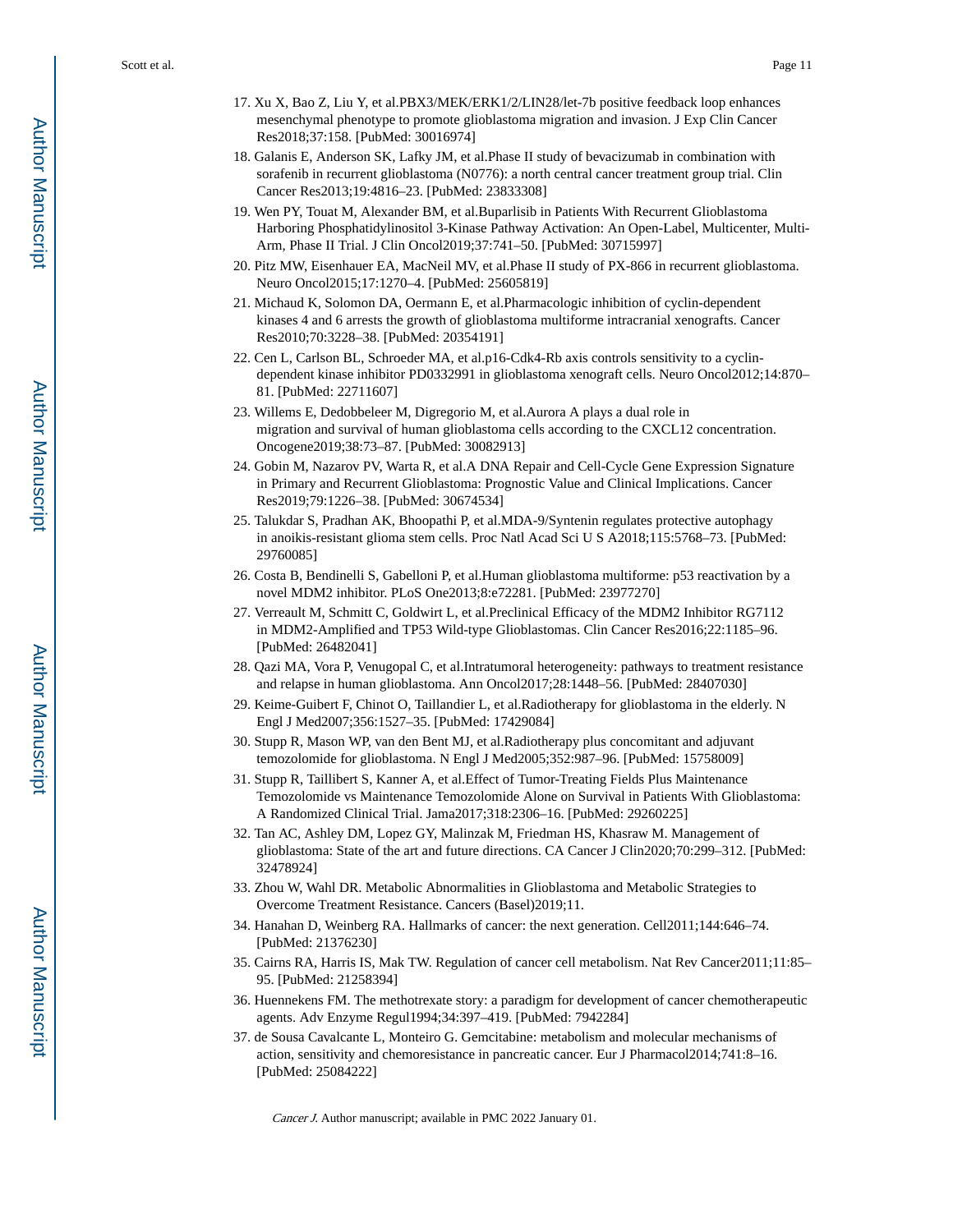- 38. Shrivastava A, Khan AA, Khurshid M, Kalam MA, Jain SK, Singhal PK. Recent developments in L-asparaginase discovery and its potential as anticancer agent. Crit Rev Oncol Hematol2016;100:1–10. [PubMed: 25630663]
- 39. Collins R, Reith C, Emberson J, et al.Interpretation of the evidence for the efficacy and safety of statin therapy. Lancet2016;388:2532–61. [PubMed: 27616593]
- 40. Pernicova I, Korbonits M. Metformin--mode of action and clinical implications for diabetes and cancer. Nat Rev Endocrinol2014;10:143–56. [PubMed: 24393785]
- 41. Warburg O, Wind F, Negelein E. The Metabolism of Tumors in the Body. J Gen Physiol1927;8:519–30. [PubMed: 19872213]
- 42. Warburg OOn the origin of cancer cells. Science1956;123:309–14. [PubMed: 13298683]
- 43. Vander Heiden MG, Cantley LC, Thompson CB. Understanding the Warburg effect: the metabolic requirements of cell proliferation. Science2009;324:1029–33. [PubMed: 19460998]
- 44. Farber S, Diamond LK. Temporary remissions in acute leukemia in children produced by folic acid antagonist, 4-aminopteroyl-glutamic acid. N Engl J Med1948;238:787–93. [PubMed: 18860765]
- 45. Burchenal JH, Murphy ML, Ellison RR, et al.Clinical evaluation of a new antimetabolite, 6 mercaptopurine, in the treatment of leukemia and allied diseases. Blood1953;8:965–99. [PubMed: 13105700]
- 46. Philips FS, Sternberg SS, Hamilton S, Clarke DA. The toxic effects of 6-mercaptopurine and related compounds. Ann N Y Acad Sci1954;60:283–96. [PubMed: 14350534]
- 47. Munshi PN, Lubin M, Bertino JR. 6-thioguanine: a drug with unrealized potential for cancer therapy. Oncologist2014;19:760–5. [PubMed: 24928612]
- 48. Curreri AR, Ansfield FJ, Mc IF, Waisman HA, Heidelberger C. Clinical studies with 5-fluorouracil. Cancer Res1958;18:478–84. [PubMed: 13537000]
- 49. Guchelaar HJ, Richel DJ, van Knapen A. Clinical, toxicological and pharmacological aspects of gemcitabine. Cancer Treat Rev1996;22:15–31. [PubMed: 8625330]
- 50. Galmarini CM, Mackey JR, Dumontet C. Nucleoside analogues and nucleobases in cancer treatment. Lancet Oncol2002;3:415–24. [PubMed: 12142171]
- 51. Langleben DD, Segall GM. PET in Differentiation of Recurrent Brain Tumor from Radiation Injury\*. Journal of Nuclear Medicine2000;41:1861–7. [PubMed: 11079496]
- 52. Gupta S, Farooque A, Adhikari JS, Singh S, Dwarakanath BS. Enhancement of radiation and chemotherapeutic drug responses by 2-deoxy-D-glucose in animal tumors. J Cancer Res Ther2009;5Suppl 1:S16–20. [PubMed: 20009287]
- 53. Singh D, Banerji AK, Dwarakanath BS, et al.Optimizing cancer radiotherapy with 2-deoxyd-glucose dose escalation studies in patients with glioblastoma multiforme. Strahlenther Onkol2005;181:507–14. [PubMed: 16044218]
- 54. Dwarakanath BS, Singh D, Banerji AK, et al.Clinical studies for improving radiotherapy with 2-deoxy-D-glucose: present status and future prospects. J Cancer Res Ther2009;5Suppl 1:S21–6. [PubMed: 20009289]
- 55. Pajak B, Siwiak E, Soltyka M, et al.2-Deoxy-d-Glucose and Its Analogs: From Diagnostic to Therapeutic Agents. Int J Mol Sci2019;21.
- 56. Sharma AD, Patnaik A, Dhawan S. A randomized multicenteric controlled comparative trial to evaluate the efficacy and safety of 2-deoxy-D-glucose (2-DG) as a radiomodifier in the treatment of glioblastoma multiforme. India: Institute of Nuclear Medicine and Allied Sciences; 2014.
- 57. Yadav S, Pandey SK, Goel Y, Temre MK, Singh SM. Diverse Stakeholders of Tumor Metabolism: An Appraisal of the Emerging Approach of Multifaceted Metabolic Targeting by 3-Bromopyruvate. Front Pharmacol2019;10:728. [PubMed: 31333455]
- 58. Lis P, Dylag M, Niedzwiecka K, et al.The HK2 Dependent "Warburg Effect" and Mitochondrial Oxidative Phosphorylation in Cancer: Targets for Effective Therapy with 3-Bromopyruvate. Molecules2016;21.
- 59. Yuan S, Wang F, Chen G, et al.Effective elimination of cancer stem cells by a novel drug combination strategy. Stem Cells2013;31:23–34. [PubMed: 23132831]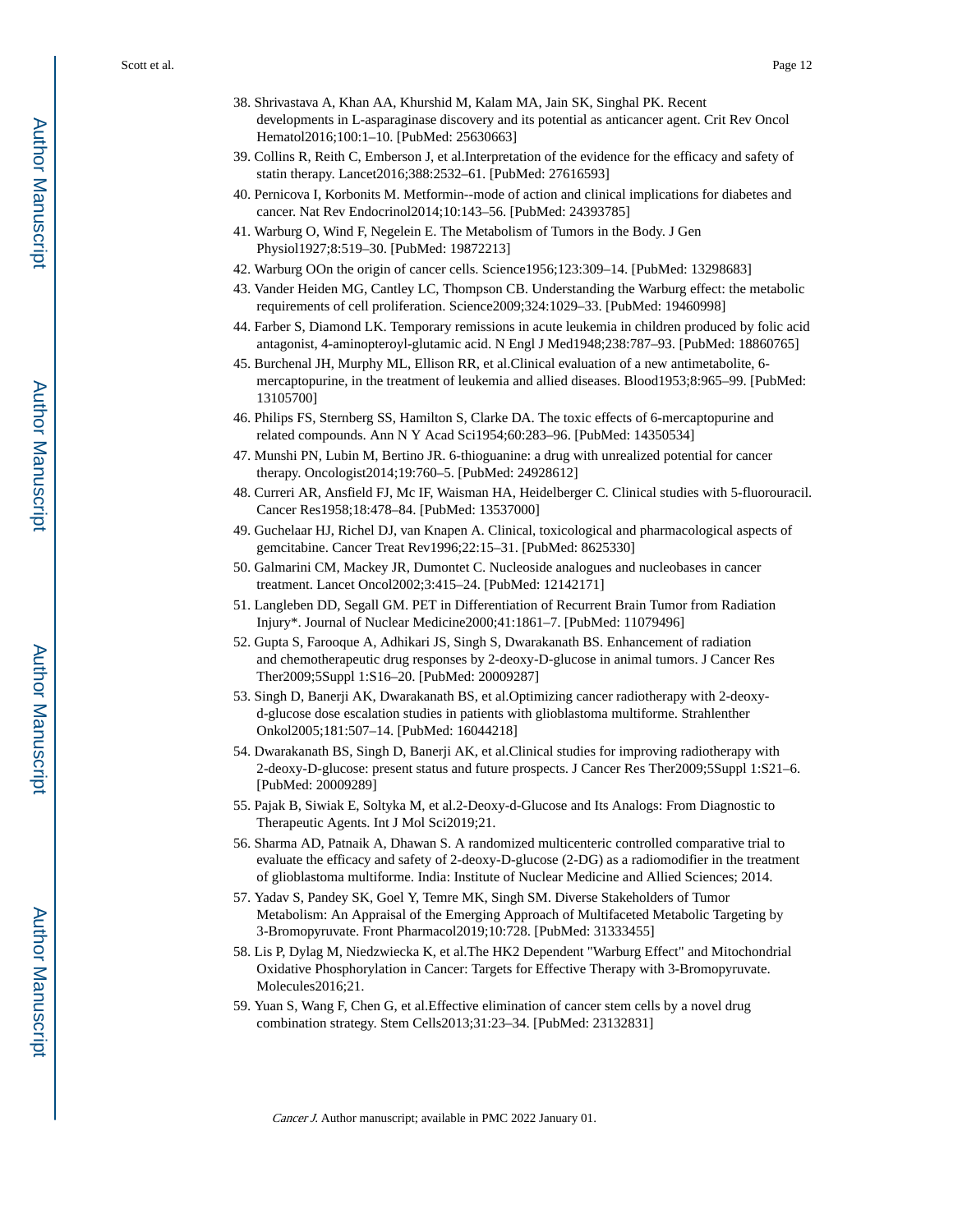- 60. Zhou Y, Zhou Y, Shingu T, et al.Metabolic alterations in highly tumorigenic glioblastoma cells: preference for hypoxia and high dependency on glycolysis. J Biol Chem2011;286:32843–53. [PubMed: 21795717]
- 61. Ijare O, Conway D, Cash A, Baskin D, Pichumani K. CBMT-49. OXALOACETATE ALTERS GLUCOSE METABOLISM IN GLIOBLASTOMA: 13C ISOTOPOMER STUDY. Neuro-Oncology2019;21:vi43–vi4.
- 62. Wiese EK, Hitosugi S, Loa ST, et al.Enzymatic activation of pyruvate kinase increases cytosolic oxaloacetate to inhibit the Warburg effect. Nat Metab2021.
- 63. Ruban A, Berkutzki T, Cooper I, Mohar B, Teichberg VI. Blood glutamate scavengers prolong the survival of rats and mice with brain-implanted gliomas. Invest New Drugs2012;30:2226–35. [PubMed: 22392507]
- 64. Augur ZM, Doyle CM, Li M, Mukherjee P, Seyfried TN. Nontoxic Targeting of Energy Metabolism in Preclinical VM-M3 Experimental Glioblastoma. Front Nutr2018;5:91. [PubMed: 30349820]
- 65. Parsons DW, Jones S, Zhang X, et al.An integrated genomic analysis of human glioblastoma multiforme. Science2008;321:1807–12. [PubMed: 18772396]
- 66. Hartmann C, Meyer J, Balss J, et al.Type and frequency of IDH1 and IDH2 mutations are related to astrocytic and oligodendroglial differentiation and age: a study of 1,010 diffuse gliomas. Acta Neuropathol2009;118:469–74. [PubMed: 19554337]
- 67. Lai A, Kharbanda S, Pope WB, et al.Evidence for sequenced molecular evolution of IDH1 mutant glioblastoma from a distinct cell of origin. J Clin Oncol2011;29:4482–90. [PubMed: 22025148]
- 68. Dang L, White DW, Gross S, et al.Cancer-associated IDH1 mutations produce 2-hydroxyglutarate. Nature2009;462:739–44. [PubMed: 19935646]
- 69. Xu W, Yang H, Liu Y, et al.Oncometabolite 2-hydroxyglutarate is a competitive inhibitor of alpha-ketoglutarate-dependent dioxygenases. Cancer Cell2011;19:17–30. [PubMed: 21251613]
- 70. Figueroa ME, Abdel-Wahab O, Lu C, et al.Leukemic IDH1 and IDH2 mutations result in a hypermethylation phenotype, disrupt TET2 function, and impair hematopoietic differentiation. Cancer Cell2010;18:553–67. [PubMed: 21130701]
- 71. Lu C, Ward PS, Kapoor GS, et al.IDH mutation impairs histone demethylation and results in a block to cell differentiation. Nature2012;483:474–8. [PubMed: 22343901]
- 72. Rohle D, Popovici-Muller J, Palaskas N, et al.An inhibitor of mutant IDH1 delays growth and promotes differentiation of glioma cells. Science2013;340:626–30. [PubMed: 23558169]
- 73. Mellinghoff IK, Cloughesy TF, Wen PY, et al.A phase I, open label, perioperative study of AG-120 and AG-881 in recurrent IDH1 mutant, low-grade glioma: Results from cohort 1. Journal of Clinical Oncology2019;37:2003-.
- 74. Mardis ER, Ding L, Dooling DJ, et al.Recurring mutations found by sequencing an acute myeloid leukemia genome. N Engl J Med2009;361:1058–66. [PubMed: 19657110]
- 75. Ward PS, Patel J, Wise DR, et al.The common feature of leukemia-associated IDH1 and IDH2 mutations is a neomorphic enzyme activity converting alpha-ketoglutarate to 2-hydroxyglutarate. Cancer Cell2010;17:225–34. [PubMed: 20171147]
- 76. Gross S, Cairns RA, Minden MD, et al.Cancer-associated metabolite 2-hydroxyglutarate accumulates in acute myelogenous leukemia with isocitrate dehydrogenase 1 and 2 mutations. J Exp Med2010;207:339–44. [PubMed: 20142433]
- 77. Mellinghoff IK, Ellingson BM, Touat M, et al.Ivosidenib in Isocitrate Dehydrogenase 1-Mutated Advanced Glioma. J Clin Oncol2020;38:3398–406. [PubMed: 32530764]
- 78. Konteatis Z, Artin E, Nicolay B, et al.Vorasidenib (AG-881): A First-in-Class, Brain-Penetrant Dual Inhibitor of Mutant IDH1 and 2 for Treatment of Glioma. ACS Med Chem Lett2020;11:101– 7. [PubMed: 32071674]
- 79. Mellinghoff IK, Bent MJVD, Clarke JL, et al.INDIGO: A global, randomized, double-blind, phase III study of vorasidenib (VOR; AG-881) vs placebo in patients (pts) with residual or recurrent grade II glioma with an isocitrate dehydrogenase 1/2 (IDH1/2) mutation. Journal of Clinical Oncology2020;38:TPS2574-TPS.
- 80. Núñez FJ, Mendez FM, Kadiyala P, et al.IDH1-R132H acts as a tumor suppressor in glioma via epigenetic up-regulation of the DNA damage response. Science translational medicine2019;11.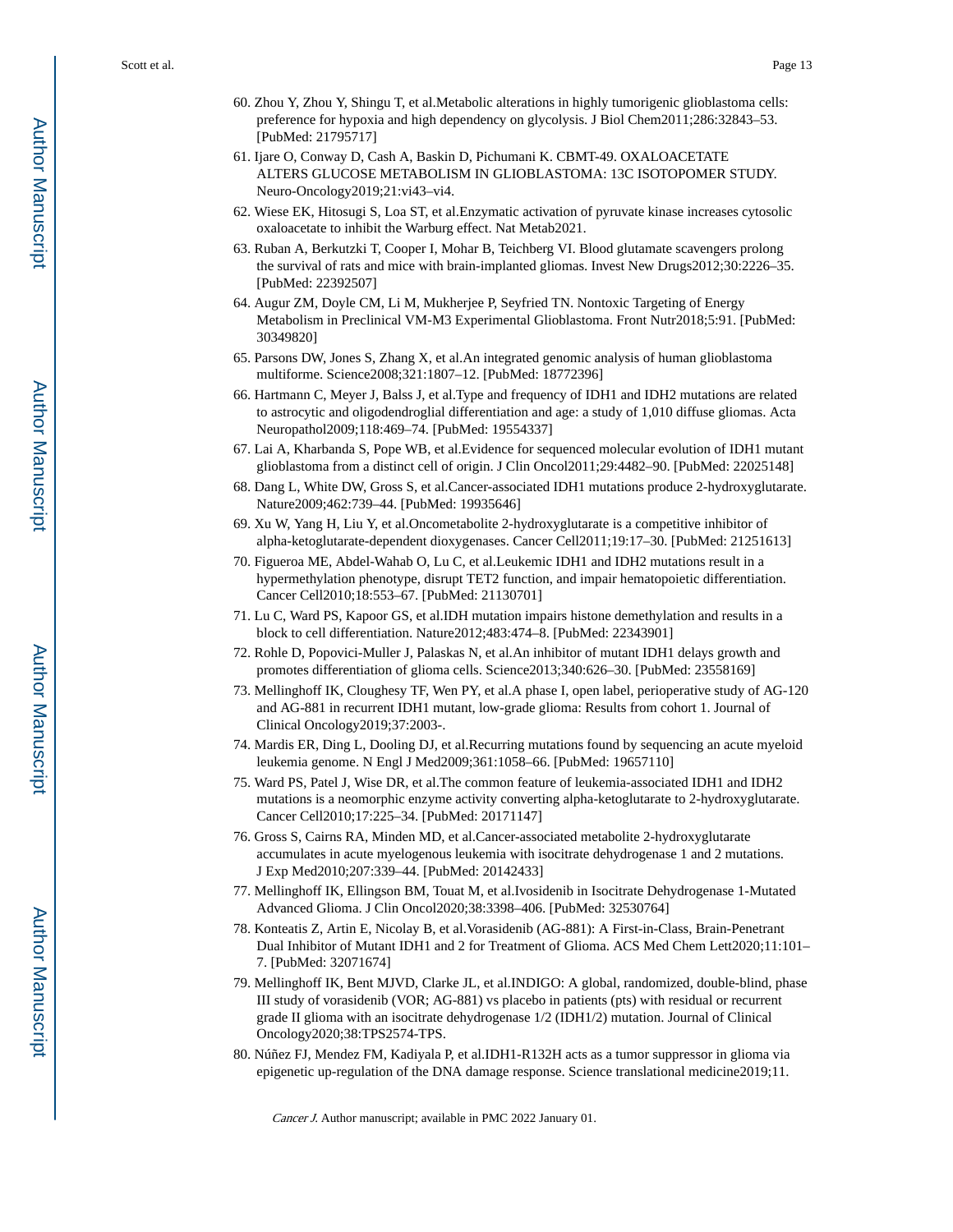- 81. Watanabe T, Nobusawa S, Kleihues P, Ohgaki H. IDH1 mutations are early events in the development of astrocytomas and oligodendrogliomas. Am J Pathol2009;174:1149–53. [PubMed: 19246647]
- 82. Juratli TA, Kirsch M, Robel K, et al.IDH mutations as an early and consistent marker in low-grade astrocytomas WHO grade II and their consecutive secondary high-grade gliomas. J Neurooncol2012;108:403–10. [PubMed: 22410704]
- 83. Johannessen TA, Mukherjee J, Viswanath P, et al.Rapid Conversion of Mutant IDH1 from Driver to Passenger in a Model of Human Gliomagenesis. Mol Cancer Res2016;14:976–83. [PubMed: 27430238]
- 84. Sulkowski PL, Oeck S, Dow J, et al.Oncometabolites suppress DNA repair by disrupting local chromatin signalling. Nature2020;582:586–91. [PubMed: 32494005]
- 85. Sulkowski PL, Sundaram RK, Oeck S, et al.Krebs-cycle-deficient hereditary cancer syndromes are defined by defects in homologous-recombination DNA repair. Nat Genet2018;50:1086–92. [PubMed: 30013182]
- 86. Sulkowski PL, Corso CD, Robinson ND, et al.2-Hydroxyglutarate produced by neomorphic IDH mutations suppresses homologous recombination and induces PARP inhibitor sensitivity. Science translational medicine2017;9.
- 87. Turk AA, Wisinski KB. PARP inhibitors in breast cancer: Bringing synthetic lethality to the bedside. Cancer2018;124:2498–506. [PubMed: 29660759]
- 88. Eder JP, Doroshow DB, Do KT, et al.Clinical Efficacy of Olaparib in IDH1/IDH2-Mutant Mesenchymal Sarcomas. JCO Precision Oncology2021:466–72.
- 89. Hanna C, Kurian KM, Williams K, et al.Pharmacokinetics, safety, and tolerability of olaparib and temozolomide for recurrent glioblastoma: results of the phase I OPARATIC trial. Neurooncology2020;22:1840–50. [PubMed: 32347934]
- 90. McBrayer SK, Mayers JR, DiNatale GJ, et al.Transaminase Inhibition by 2-Hydroxyglutarate Impairs Glutamate Biosynthesis and Redox Homeostasis in Glioma. Cell2018;175:101–16 e25. [PubMed: 30220459]
- 91. Losman JA, Kaelin WG Jr. What a difference a hydroxyl makes: mutant IDH, (R)-2 hydroxyglutarate, and cancer. Genes Dev2013;27:836–52. [PubMed: 23630074]
- 92. Sabharwal SS, Schumacker PT. Mitochondrial ROS in cancer: initiators, amplifiers or an Achilles' heel?Nat Rev Cancer2014;14:709–21. [PubMed: 25342630]
- 93. Foretz M, Guigas B, Bertrand L, Pollak M, Viollet B. Metformin: from mechanisms of action to therapies. Cell Metab2014;20:953–66. [PubMed: 25456737]
- 94. Drzewoski J, Hanefeld M. The Current and Potential Therapeutic Use of Metformin-The Good Old Drug. Pharmaceuticals (Basel)2021;14.
- 95. Adeberg S, Bernhardt D, Ben Harrabi S, et al.Metformin influences progression in diabetic glioblastoma patients. Strahlenther Onkol2015;191:928–35. [PubMed: 26329695]
- 96. Shenouda G, Souhami L, Petrecca K, et al.A Phase 2 Study of Neo-adjuvant Metformin and Temozolomide followed by Hypofractionated Accelerated RadioTherapy (HART) with Concomitant and Adjuvant Metformin and Temozolomide (TMZ) in Patients with Glioblastoma. International journal of radiation oncology, biology, physics2020;108:S21.
- 97. Schoenfeld JD, Sibenaller ZA, Mapuskar KA, et al.O2(-) and H2O2-Mediated Disruption of Fe Metabolism Causes the Differential Susceptibility of NSCLC and GBM Cancer Cells to Pharmacological Ascorbate. Cancer Cell2017;31:487–500 e8. [PubMed: 28366679]
- 98. Ma Y, Chapman J, Levine M, Polireddy K, Drisko J, Chen Q. High-dose parenteral ascorbate enhanced chemosensitivity of ovarian cancer and reduced toxicity of chemotherapy. Sci Transl Med2014;6:222ra18.
- 99. Yun J, Mullarky E, Lu C, et al.Vitamin C selectively kills KRAS and BRAF mutant colorectal cancer cells by targeting GAPDH. Science2015;350:1391–6. [PubMed: 26541605]
- 100. Castro ML, McConnell MJ, Herst PM. Radiosensitisation by pharmacological ascorbate in glioblastoma multiforme cells, human glial cells, and HUVECs depends on their antioxidant and DNA repair capabilities and is not cancer specific. Free Radic Biol Med2014;74:200–9. [PubMed: 24992837]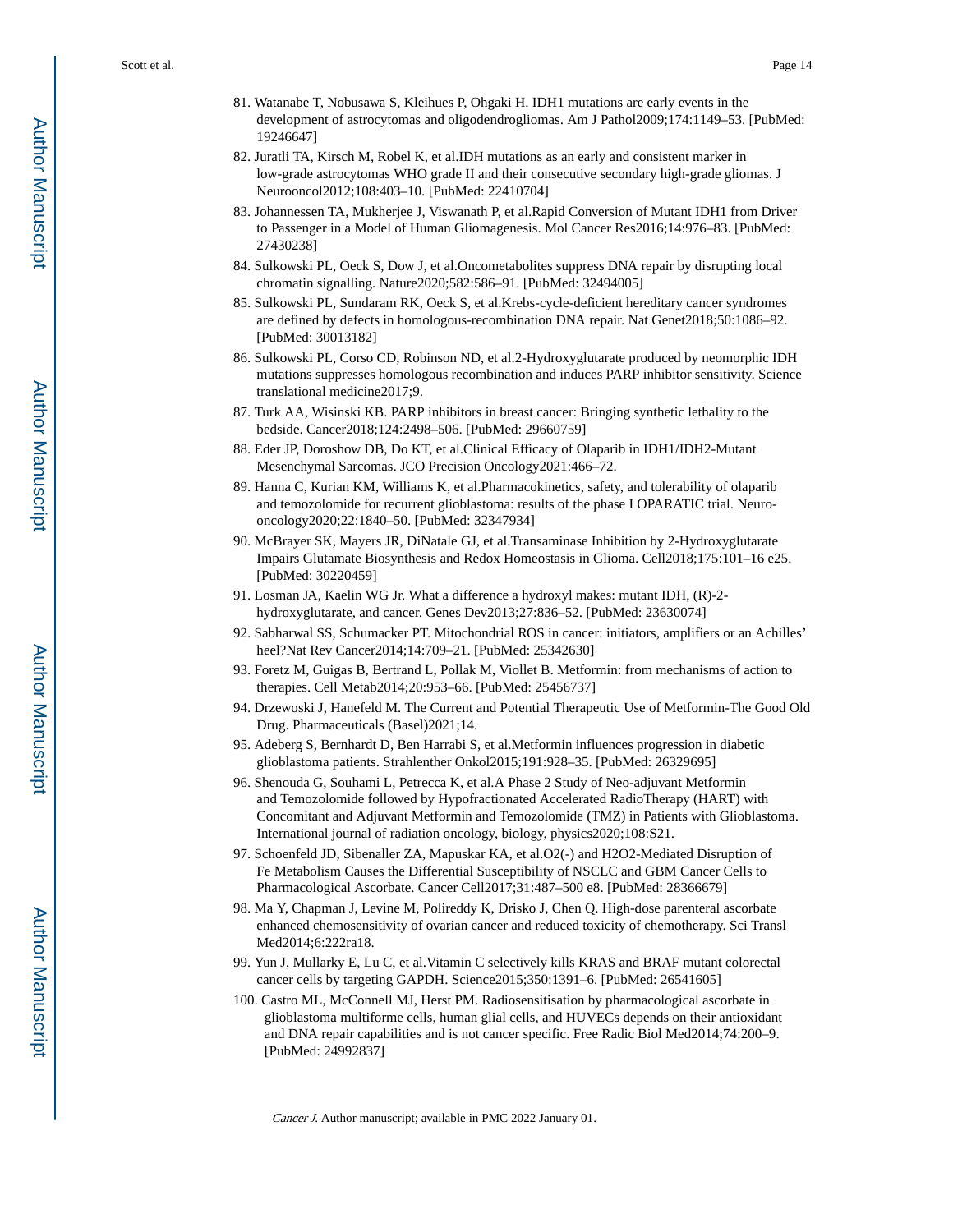- 101. Castro ML, Carson GM, McConnell MJ, Herst PM. High Dose Ascorbate Causes Both Genotoxic and Metabolic Stress in Glioma Cells. Antioxidants (Basel)2017;6.
- 102. Allen BG, Bodeker KL, Smith MC, et al.First-in-Human Phase I Clinical Trial of Pharmacologic Ascorbate Combined with Radiation and Temozolomide for Newly Diagnosed Glioblastoma. Clin Cancer Res2019;25:6590–7. [PubMed: 31427282]
- 103. Cushing CM, Petronek MS, Bodeker KL, et al.Magnetic resonance imaging (MRI) of pharmacological ascorbate-induced iron redox state as a biomarker in subjects undergoing radiochemotherapy. Redox Biol2021;38:101804. [PubMed: 33260088]
- 104. Ngo B, Van Riper JM, Cantley LC, Yun J. Targeting cancer vulnerabilities with high-dose vitamin C. Nature Reviews Cancer2019;19:271–82. [PubMed: 30967651]
- 105. Mayne ST, Playdon MC, Rock CL. Diet, nutrition, and cancer: past, present and future. Nat Rev Clin Oncol2016;13:504–15. [PubMed: 26951041]
- 106. Tajan M, Vousden KH. Dietary Approaches to Cancer Therapy. Cancer Cell2020;37:767–85. [PubMed: 32413275]
- 107. Weber DD, Aminzadeh-Gohari S, Tulipan J, Catalano L, Feichtinger RG, Kofler B. Ketogenic diet in the treatment of cancer - Where do we stand?Mol Metab2020;33:102–21. [PubMed: 31399389]
- 108. Tan-Shalaby JKetogenic Diets and Cancer: Emerging Evidence. Fed Pract2017;34:37S–42S.
- 109. Hopkins BD, Pauli C, Du X, et al.Suppression of insulin feedback enhances the efficacy of PI3K inhibitors. Nature2018;560:499–503. [PubMed: 30051890]
- 110. Schwartz KA, Noel M, Nikolai M, Chang HT. Investigating the Ketogenic Diet As Treatment for Primary Aggressive Brain Cancer: Challenges and Lessons Learned. Front Nutr2018;5:11. [PubMed: 29536011]
- 111. Schreck KC, Hsu FC, Berrington A, et al.Feasibility and Biological Activity of a Ketogenic/ Intermittent-Fasting Diet in Patients With Glioma. Neurology2021.
- 112. Wang X, Yang K, Xie Q, et al.Purine synthesis promotes maintenance of brain tumor initiating cells in glioma. Nat Neurosci2017;20:661–73. [PubMed: 28346452]
- 113. Ben-Sahra I, Howell JJ, Asara JM, Manning BD. Stimulation of de novo pyrimidine synthesis by growth signaling through mTOR and S6K1. Science2013;339:1323–8. [PubMed: 23429703]
- 114. Ben-Sahra I, Hoxhaj G, Ricoult SJH, Asara JM, Manning BD. mTORC1 induces purine synthesis through control of the mitochondrial tetrahydrofolate cycle. Science2016;351:728–33. [PubMed: 26912861]
- 115. Ali ES, Sahu U, Villa E, et al.ERK2 Phosphorylates PFAS to Mediate Posttranslational Control of De Novo Purine Synthesis. Molecular Cell2020.
- 116. Makinoshima H, Takita M, Matsumoto S, et al.Epidermal Growth Factor Receptor (EGFR) Signaling Regulates Global Metabolic Pathways in EGFR-mutated Lung Adenocarcinoma. Journal of Biological Chemistry2014;289:20813–23.
- 117. Liu YC, Li F, Handler J, et al.Global regulation of nucleotide biosynthetic genes by c-Myc. PLoS One2008;3:e2722. [PubMed: 18628958]
- 118. Nikaki A, Angelidis G, Efthimiadou R, et al.(18)F-fluorothymidine PET imaging in gliomas: an update. Ann Nucl Med2017;31:495–505. [PubMed: 28612247]
- 119. Laks DR, Ta L, Crisman TJ, et al.Inhibition of Nucleotide Synthesis Targets Brain Tumor Stem Cells in a Subset of Glioblastoma. Mol Cancer Ther2016;15:1271–8. [PubMed: 27196770]
- 120. Garrett M, Sperry J, Braas D, et al.Metabolic characterization of isocitrate dehydrogenase (IDH) mutant and IDH wildtype gliomaspheres uncovers cell type-specific vulnerabilities. Cancer Metab2018;6:4. [PubMed: 29692895]
- 121. Kofuji S, Hirayama A, Eberhardt AO, et al.IMP dehydrogenase-2 drives aberrant nucleolar activity and promotes tumorigenesis in glioblastoma. Nat Cell Biol2019;21:1003–14. [PubMed: 31371825]
- 122. Zhou W, Yao Y, Scott AJ, et al.Purine metabolism regulates DNA repair and therapy resistance in glioblastoma. Nat Commun2020;11. [PubMed: 31896763]
- 123. Shireman JM, Atashi F, Lee G, et al.De novo purine biosynthesis is a major driver of chemoresistance in glioblastoma. Brain2021;144:1230–46. [PubMed: 33855339]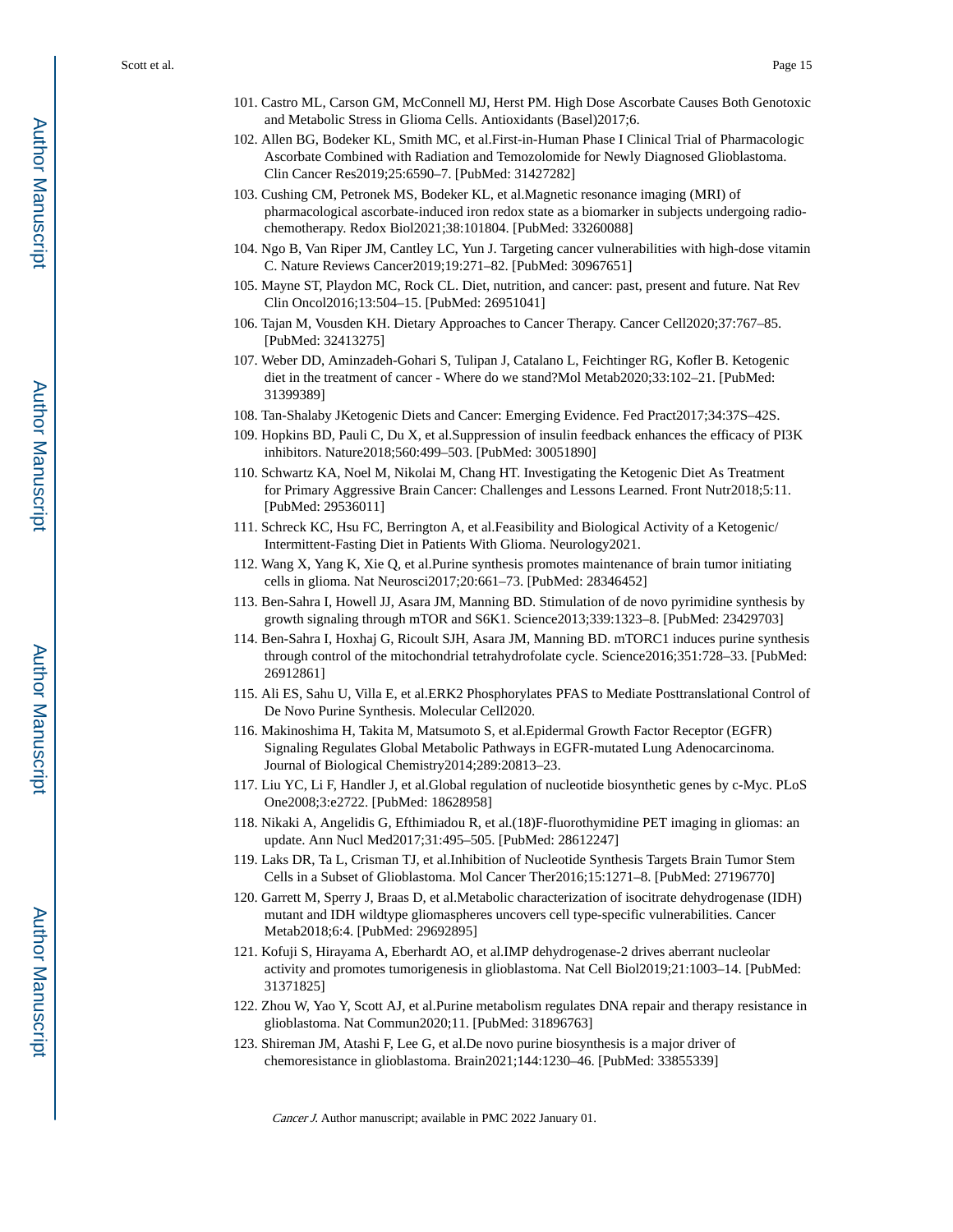- 124. Spector RHypoxanthine transport and metabolism in the central nervous system. J Neurochem1988;50:969–78. [PubMed: 3123609]
- 125. Allison AC. Mechanisms of action of mycophenolate mofetil. Lupus2005;14Suppl 1:s2–8. [PubMed: 15803924]
- 126. Wang J, Figurski M, Shaw LM, Burckart GJ. The impact of P-glycoprotein and Mrp2 on mycophenolic acid levels in mice. Transpl Immunol2008;19:192–6. [PubMed: 18586494]
- 127. Androdias G, Maillet D, Marignier R, et al.Mycophenolate mofetil may be effective in CNS sarcoidosis but not in sarcoid myopathy. Neurology2011;76:1168–72. [PubMed: 21444902]
- 128. Apparaju SK, Gudelsky GA, Desai PB. Pharmacokinetics of gemcitabine in tumor and non-tumor extracellular fluid of brain: an in vivo assessment in rats employing intracerebral microdialysis. Cancer Chemother Pharmacol2008;61:223–9. [PubMed: 17443325]
- 129. Sigmond J, Honeywell RJ, Postma TJ, et al.Gemcitabine uptake in glioblastoma multiforme: potential as a radiosensitizer. Ann Oncol2009;20:182–7.
- 130. Kim MM, Camelo-Piragua S, Schipper M, et al.Gemcitabine Plus Radiation Therapy for High-Grade Glioma: Long-Term Results of a Phase 1 Dose-Escalation Study. Int J Radiat Oncol Biol Phys2016;94:305–11. [PubMed: 26853339]
- 131. Marin-Valencia I, Yang C, Mashimo T, et al.Analysis of tumor metabolism reveals mitochondrial glucose oxidation in genetically diverse human glioblastomas in the mouse brain in vivo. Cell metabolism2012;15:827–37. [PubMed: 22682223]
- 132. Mashimo T, Pichumani K, Vemireddy V, et al.Acetate is a bioenergetic substrate for human glioblastoma and brain metastases. Cell2014;159:1603–14. [PubMed: 25525878]
- 133. Randall EC, Lopez BGC, Peng S, et al.Localized Metabolomic Gradients in Patient-Derived Xenograft Models of Glioblastoma. Cancer research2020;80:1258–67. [PubMed: 31767628]
- 134. Garofano L, Migliozzi S, Oh YT, et al.Pathway-based classification of glioblastoma uncovers a mitochondrial subtype with therapeutic vulnerabilities. Nat Cancer2021;2:141–56. [PubMed: 33681822]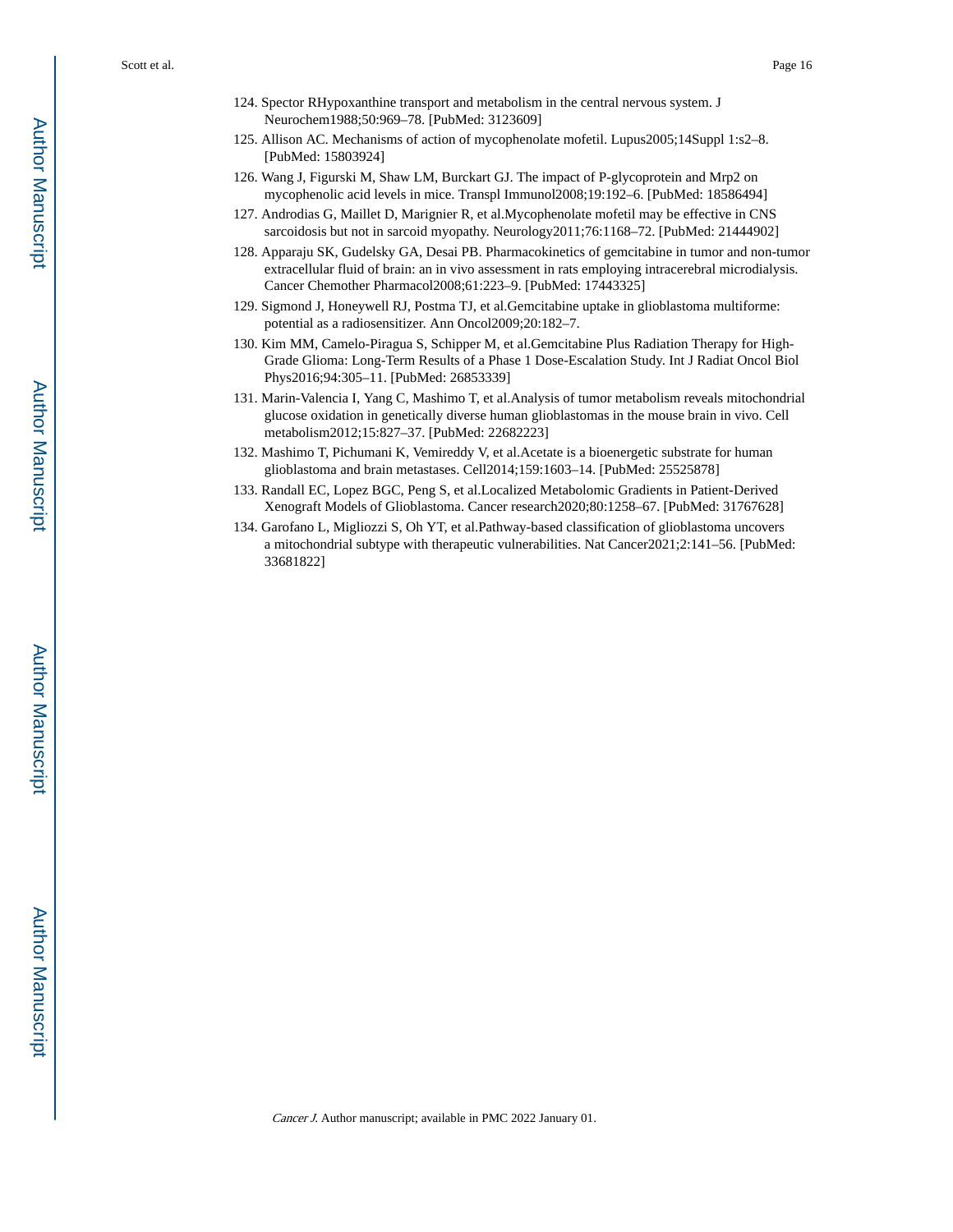**Author Manuscript** Author Manuscript



#### **Figure 1. Overview of tumor metabolism and therapeutic strategies to target metabolic activity in HGGs.**

Blue arrows indicate biochemical conversions, metabolic pathway steps, or positive regulation; peach arrows with flat heads indicate inhibition or negative regulation; green boxes indicate metabolic enzymes; violet boxes indicate mutant enzymes; yellow boxes indicate general processes; pink boxes indicate chemical agents that can disrupt metabolism and are used clinically or undergoing preclinical studies. Abbreviations used: 2DG, 2 deoxyglucose; 3-BrOP, 3-bromo-2-oxopropionate-1-propyl ester; 3-BrPA, 3-bromopyruvate; AEO, anhydrous enol-oxaloacetate; ATP, adenosine triphosphate; BCAT, branched-chain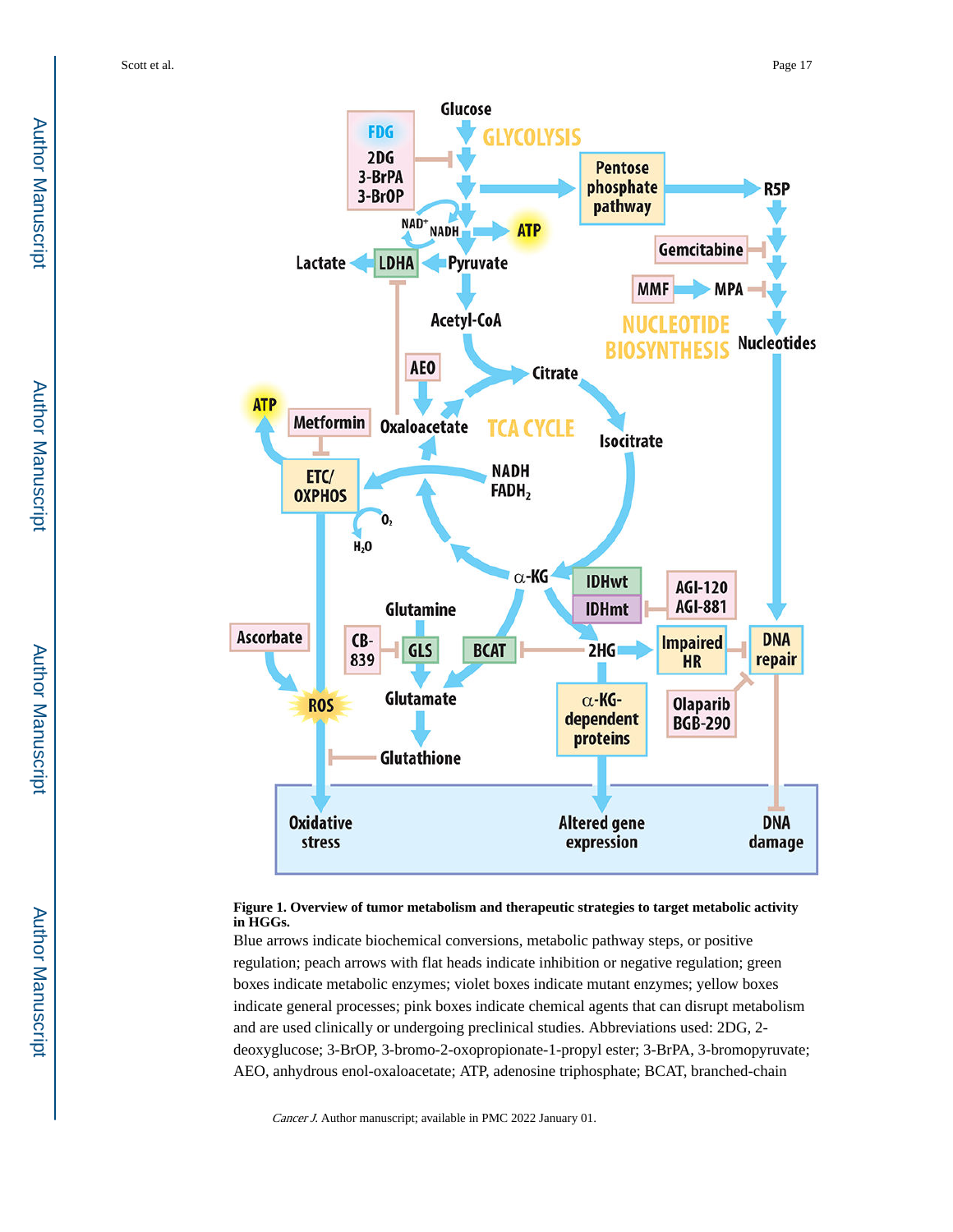amino acid aminotransferase; ETC, electron transport chain; FDG, 2-deoxy-2-[<sup>18</sup>F]fluoro-glucose; GLS, glutaminase; HR, homologous recombination; IDHwt/mt, isocitrate dehydrogenase wildtype/mutant; LDHA, lactate dehydrogenase A; MMF, mycophenolate mofetil; MPA, mycophenolic acid; NAD, nicotinamide adenine dinucleotide; OXPHOS, oxidative phosphorylation; ROS, reactive oxygen species; α-KG, α-ketoglutarate.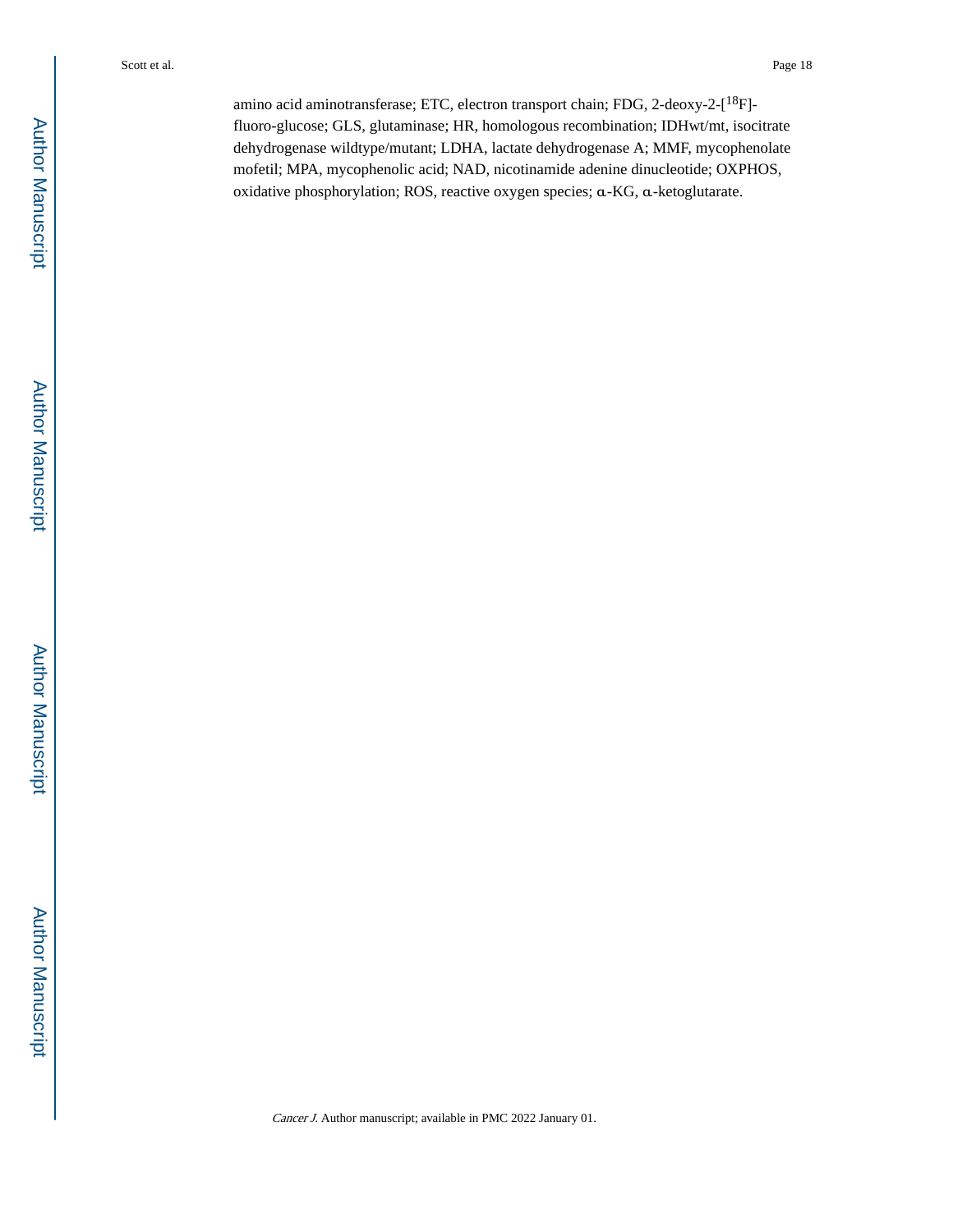



De novo purine synthesis is activated by oncogenic alterations including PTEN deletions and upregulation or mutations in AKT, mTOR, receptor tyrosine kinases (RTKs), and MYC. In the *de novo* purine synthetic pathway, ribose 5-phosphate (R5P) is activated to phosphoribosyl pyrophosphate (PRPP), allowing the biochemical construction of a purine ring upon the ribose unit to form inosine monophosphate (IMP). IMP can be converted to adenylosuccinate (S-AMP) and then adenosine monophosphate (AMP) and adenosine triphosphate (ATP). IMP can also be converted to xanthosine monophosphate (XMP) via